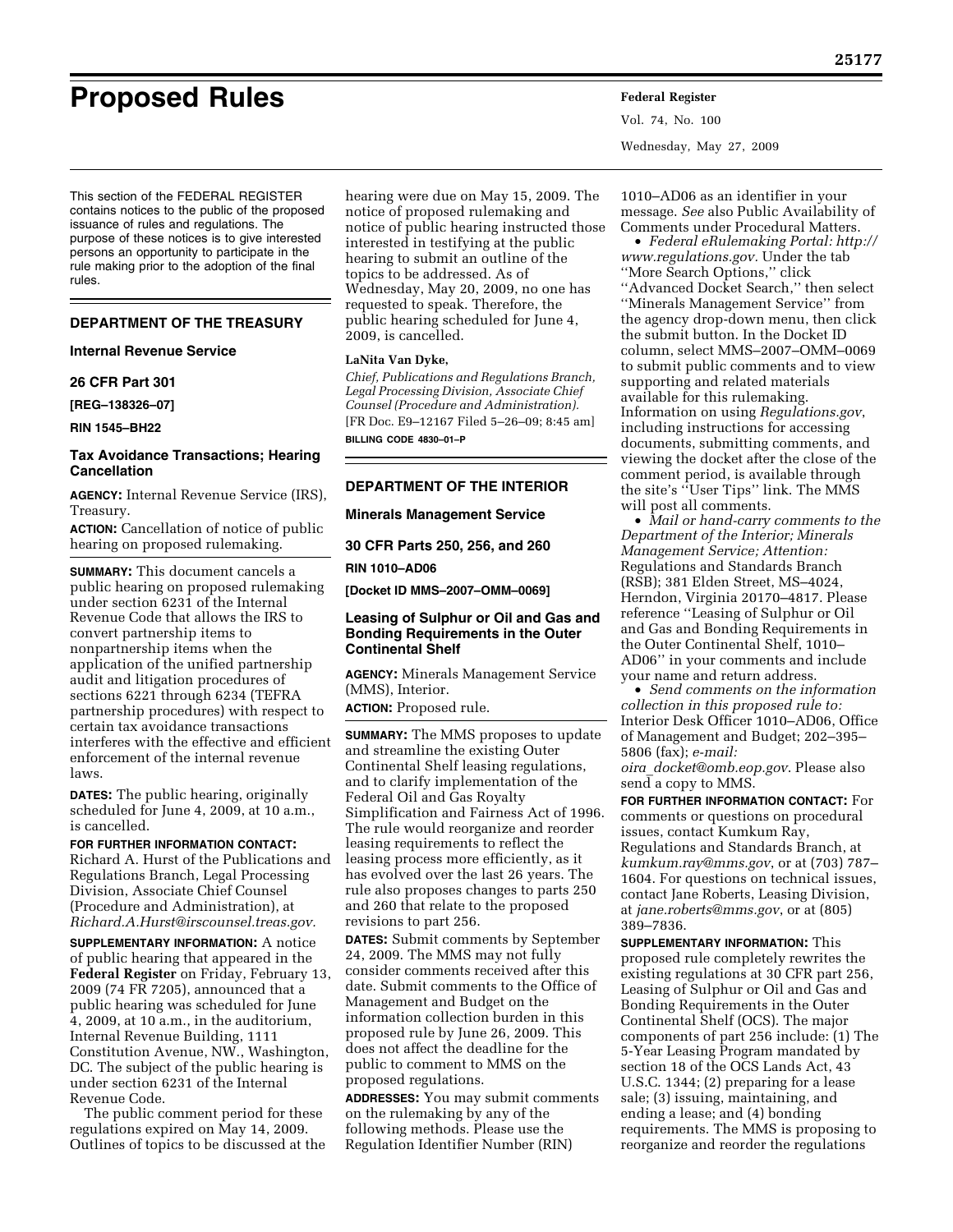last rewritten in 1982 to reflect the leasing process more efficiently, as it has evolved over the past 26 years. This proposal would eliminate several sections of existing text as redundant or unnecessary. Redundant sections include subpart D, Joint Bidding, of 30 CFR part 260. We do not intend these proposed changes to alter existing requirements concerning joint bidders. Some new sections would standardize or clarify practices that may not have been uniform in all three OCS regional offices. A new section (§ 256.621) on lease term pipelines was added using the language in 30 CFR part 250, subpart J, final rule at § 256.62(g). Other sections clarify processes required by legislation, enacted since these regulations were last rewritten, such as the Federal Oil and Gas Royalty Simplification and Fairness Act of 1996, concerning pro rata liability for monetary obligations; or by recently

promulgated regulations, such as the Department of the Interior's (DOI) nonprocurement debarment rules. There are also changes that will assist MMS in meeting its stewardship responsibilities and its role as a regulator. Other changes include: (1) Stating in the rule at § 256.500(b) that for the purposes of an area-wide bond, ''area-wide'' refers to the limits of a planning area as defined and administered by MMS; and (2) information from lessees is now required to help assess bonding for decommissioning of OCS facilities and to assess other liabilities associated with decommissioning.

The MMS published a final rule in the **Federal Register** on September 12, 2008 (73 FR 52917), to implement section 104(c) of the Gulf of Mexico Energy Security Act of 2006 (GOMESA), Public Law 109–432. It was designated subpart N, §§ 256.90 through 256.95. We have

redesignated subpart N to subpart I, §§ 256.900 through 256.905. We have added GOMESA definitions for Bonus or royalty credit, Central planning area, Coastline, Desoto Canyon OPD, Destin Dome OPD, Eastern planning area, and Pensacola OPD. We have included a table in § 256.401 for ease in determining what evidence MMS requires to qualify a bidder and/or lessee from various entities, including several additional business organizational forms that now exist in the offshore industry.

We propose to retain tables related to bonding for the same reason. The following derivation tables track the current regulations, section by section, to the proposed rule sections. Most of the proposed changes clarify regulatory language. The tables also list other reasons for changes.

DERIVATION TABLE FOR 30 CFR PART 250—OIL AND GAS AND SULPHUR OPERATIONS IN THE OUTER CONTINENTAL SHELF

| Current regulations section | Proposed rule section | Nature of change                                                                      |
|-----------------------------|-----------------------|---------------------------------------------------------------------------------------|
|                             |                       | New requirement for submission of expense information on plugging<br>and abandonment. |
|                             |                       | New requirement for submission of expense information on platform<br>removal.         |
|                             | 250.1743(b)(8)        | New requirement for submission of expense information on site clear-<br>ance.         |

# DERIVATION TABLE FOR 30 CFR PART 256—LEASING OF SULPHUR OR OIL AND GAS AND BONDING REQUIREMENTS IN THE OUTER CONTINENTAL SHELF

| Current regulations section                                                          | Proposed rule section           | Nature of change                                                                               |
|--------------------------------------------------------------------------------------|---------------------------------|------------------------------------------------------------------------------------------------|
| Subpart A-Outer Continental Shelf<br>Oil, Gas, and Sulphur Manage-<br>ment. General. | Subpart A-General Provisions    | Redesignated.                                                                                  |
|                                                                                      |                                 | Updated.                                                                                       |
|                                                                                      |                                 | New section.                                                                                   |
|                                                                                      |                                 | Simplified.                                                                                    |
|                                                                                      |                                 | Eliminated as unnecessary to state policy from the Act.                                        |
|                                                                                      |                                 | Eliminated as redundant to the Act.                                                            |
|                                                                                      |                                 | Eliminated unnecessary terms.                                                                  |
|                                                                                      |                                 | Eliminated as unnecessary, as any cross-references are included in<br>the appropriate section. |
|                                                                                      |                                 | Simplified language.                                                                           |
|                                                                                      |                                 | Simplified language.                                                                           |
| 256.10(b) through (d)                                                                |                                 | Eliminated as repetitive with 30 CFR part 252.                                                 |
|                                                                                      |                                 | Simplified language and reorganized.                                                           |
|                                                                                      |                                 | Simplified language.                                                                           |
| Subpart B-Oil and Gas Leasing                                                        | Subpart B-Oil and Gas 5-Year    | Clarified name.                                                                                |
| Program.                                                                             | Leasing Program.                |                                                                                                |
|                                                                                      |                                 | Simplified language and reorganized.                                                           |
|                                                                                      |                                 | Simplified.                                                                                    |
|                                                                                      |                                 | Simplified.                                                                                    |
|                                                                                      |                                 | Simplified.                                                                                    |
| Subpart C-Reports From Federal                                                       |                                 | Eliminated as repetitive with the Act.                                                         |
| Agencies.                                                                            |                                 |                                                                                                |
| 256.22.                                                                              |                                 |                                                                                                |
| Subpart D-Call for Information and                                                   | Subpart C-Preparing for a Lease | Reorganized, see below.                                                                        |
| Nominations.                                                                         | Sale.                           |                                                                                                |
|                                                                                      |                                 | Reorganized.                                                                                   |
|                                                                                      |                                 | Simplified.                                                                                    |
| Subpart E-Area Identification and                                                    | Subpart C-Preparing for a Lease | Reorganized in proposed subpart C.                                                             |
| Tract Size.                                                                          | Sale.                           |                                                                                                |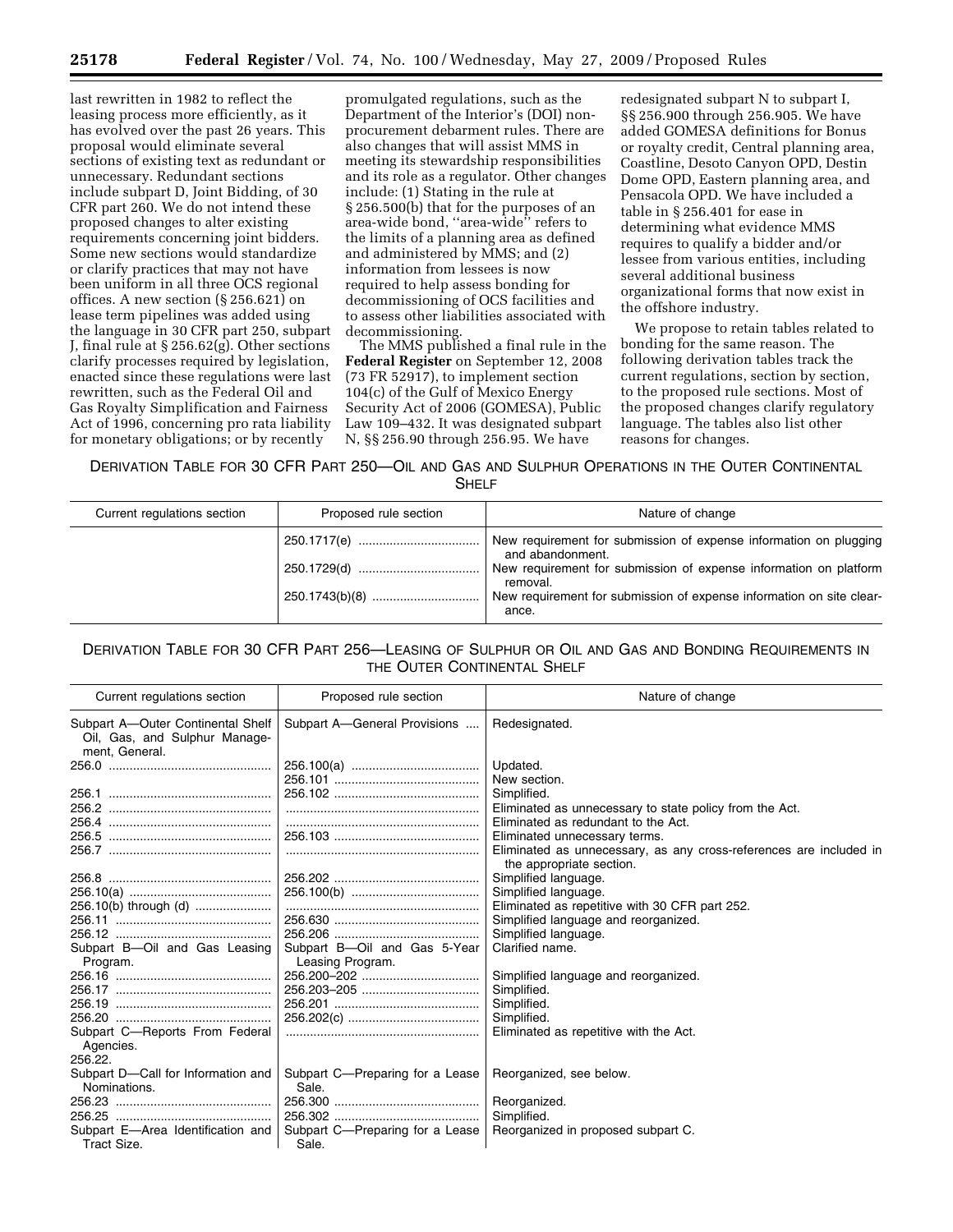# DERIVATION TABLE FOR 30 CFR PART 256—LEASING OF SULPHUR OR OIL AND GAS AND BONDING REQUIREMENTS IN THE OUTER CONTINENTAL SHELF—Continued

| Current regulations section                    | Proposed rule section                    | Nature of change                                                                                                                                      |
|------------------------------------------------|------------------------------------------|-------------------------------------------------------------------------------------------------------------------------------------------------------|
|                                                |                                          | Reorganized.                                                                                                                                          |
|                                                |                                          | Reorganized.                                                                                                                                          |
| Subpart F-Lease Sales                          | Subpart C-Preparing for a Lease<br>Sale. | Reorganized in proposed subpart C.                                                                                                                    |
|                                                |                                          | Simplified.                                                                                                                                           |
|                                                |                                          | Reorganized.                                                                                                                                          |
|                                                |                                          | Simplified language.                                                                                                                                  |
|                                                |                                          | Eliminated as relevant time period has passed.                                                                                                        |
| Subpart G-Issuance of Leases                   | Subpart D-Issuance of a Lease.           | Reorganized, see below.                                                                                                                               |
|                                                |                                          | Simplified language and reorganized.                                                                                                                  |
|                                                |                                          | Simplified language and reorganized.                                                                                                                  |
|                                                |                                          | New sections to require compliance with new government-wide/DOI<br>non-procurement debarment rules covering principals.                               |
|                                                |                                          | Simplified language, clarified terminology, and reorganized. The 5-                                                                                   |
| 256.37(c)                                      | 256.602,603                              | year requirement codifies provision in Form MMS-2006 (12/87).                                                                                         |
|                                                |                                          | Eliminated as unnecessary section title.                                                                                                              |
|                                                |                                          | Eliminated as redundant. Any definitions will be in §256.103, Defini-                                                                                 |
|                                                |                                          | tions.                                                                                                                                                |
|                                                |                                          | Simplified and eliminated unnecessary language, reorganized.                                                                                          |
|                                                |                                          |                                                                                                                                                       |
|                                                |                                          | Simplified language.                                                                                                                                  |
|                                                |                                          | Simplified language and reorganized.                                                                                                                  |
|                                                |                                          | Eliminated unnecessary definitions.                                                                                                                   |
|                                                |                                          | Simplified language.                                                                                                                                  |
| 256.46(a), (b)                                 |                                          | Simplified language.                                                                                                                                  |
| 256.46(c) through (g)                          |                                          | Simplified language, added detail for clarity, and included additional                                                                                |
|                                                |                                          | business organizational forms that exist offshore.                                                                                                    |
|                                                |                                          | Simplified language.                                                                                                                                  |
|                                                |                                          | New sections to require compliance with new government-wide/DOI<br>non-procurement debarment rules covering transactions at tier<br>below principals. |
|                                                |                                          | New section with timeframe for notification of certain business                                                                                       |
|                                                |                                          | changes to keep lease records accurate and up-to-date.                                                                                                |
|                                                | 256.411(c), (d); 416; 420                | Simplified language and eliminated some as unnecessary.                                                                                               |
|                                                |                                          | Simplified language and added two options with respect to high bids,                                                                                  |
|                                                |                                          | if tied.                                                                                                                                              |
|                                                |                                          | Simplified language and reorganized delegation of authority from the                                                                                  |
|                                                |                                          | Secretary to the Director for reconsideration of rejected bids.                                                                                       |
|                                                |                                          | Clarified that deferred bonuses must be paid within 5 years per 43                                                                                    |
|                                                |                                          | $U.S.C. 1337(a)(2)$ .                                                                                                                                 |
|                                                |                                          | Clarified that successful bidder may be held liable for full bid amount                                                                               |
|                                                |                                          | under certain circumstances.                                                                                                                          |
|                                                |                                          | Discussion of form for other minerals eliminated as redundant within                                                                                  |
|                                                |                                          | 30 CFR part 281.                                                                                                                                      |
|                                                |                                          | Simplified.                                                                                                                                           |
| Subpart H-Rentals and Royalties<br>[Reserved]. |                                          | Eliminated as unnecessary as never used.                                                                                                              |
| Subpart I-Bonding                              | Subpart E-Financial Account-             | Reorganized, see below.                                                                                                                               |
|                                                | ability and Risk Management.             |                                                                                                                                                       |
|                                                |                                          | The MMS may adjust the amount of general bonds in the future by                                                                                       |
|                                                |                                          | using the Implicit Price Deflator for Gross Domestic Product.                                                                                         |
|                                                |                                          | Changed period for providing additional bond coverage from 6                                                                                          |
|                                                |                                          | months to 45 days.                                                                                                                                    |
|                                                |                                          | Requires 115 percent of bond value if using Treasury securities to                                                                                    |
|                                                |                                          | meet new value fluctuation requirements from Treasury Depart-                                                                                         |
|                                                |                                          | ment.                                                                                                                                                 |
|                                                |                                          | Clarified minimum level of bond for specific activity.                                                                                                |
|                                                |                                          | Separated provisions concerning supplemental bond from those con-                                                                                     |
|                                                |                                          | cerning bond level changes due to leave activity. New provision to                                                                                    |
|                                                |                                          |                                                                                                                                                       |
|                                                |                                          | allow MMS to require demonstration of bond sufficiency.                                                                                               |
|                                                |                                          | Specified that the bond guarantees all non-monetary lease obliga-                                                                                     |
|                                                |                                          | tions.                                                                                                                                                |
|                                                |                                          | New section to retain right to require electronic filing of bonds after                                                                               |
|                                                |                                          | 90-day notice.                                                                                                                                        |
|                                                |                                          | New section clarifies whose non-monetary lease obligations must be                                                                                    |
|                                                |                                          | covered.                                                                                                                                              |
|                                                |                                          | New section clarifies lessee/operator bond.                                                                                                           |
|                                                |                                          | Simplified.                                                                                                                                           |
|                                                |                                          | Simplified.                                                                                                                                           |
|                                                |                                          | Clarified language and eliminated imprecise use of term, indemnity.                                                                                   |
|                                                |                                          | Clarified and separated termination of period of liability and cancella-                                                                              |
|                                                |                                          | tion of a bond.                                                                                                                                       |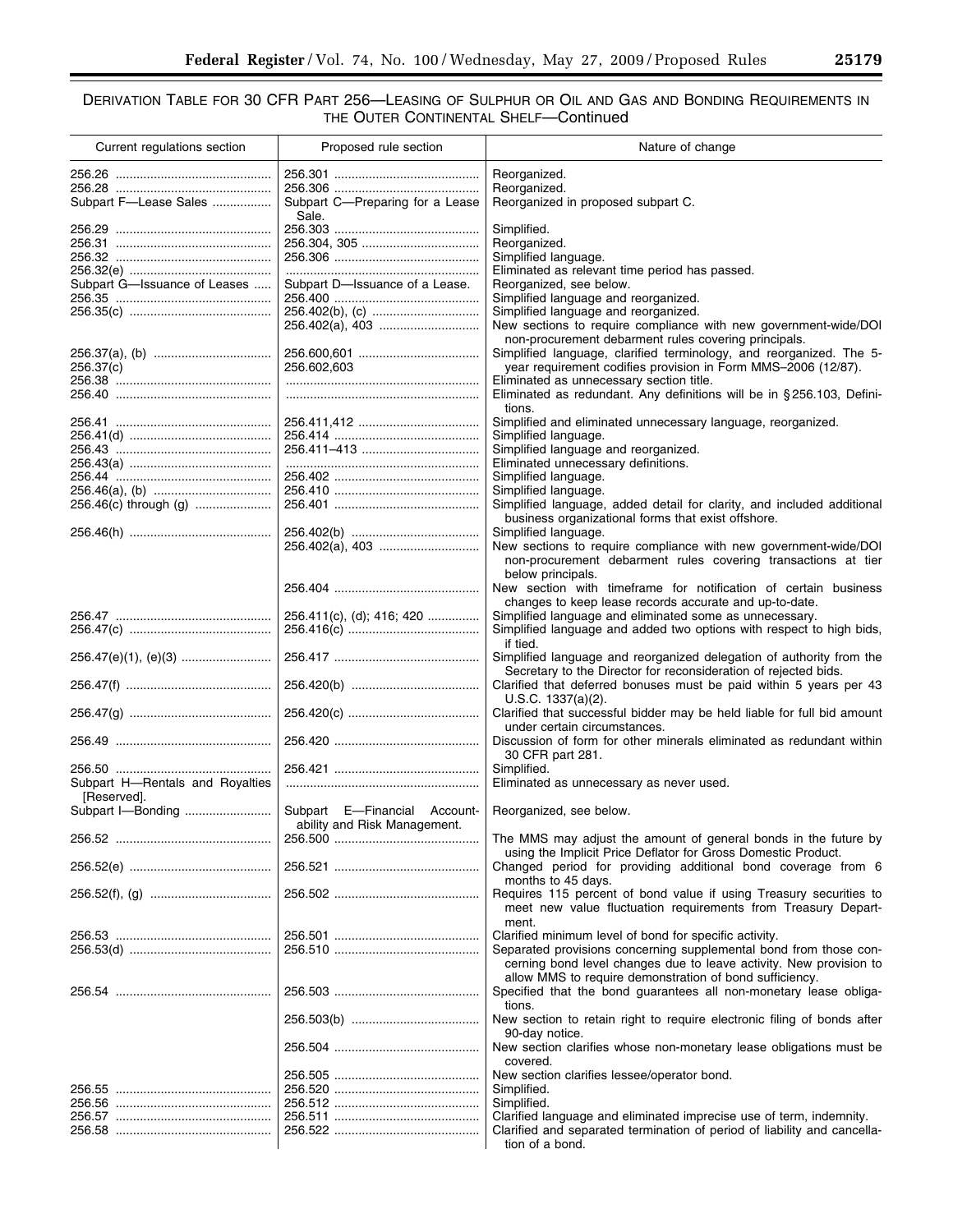# DERIVATION TABLE FOR 30 CFR PART 256—LEASING OF SULPHUR OR OIL AND GAS AND BONDING REQUIREMENTS IN THE OUTER CONTINENTAL SHELF—Continued

| Current regulations section                           | Proposed rule section            | Nature of change                                                                                                             |
|-------------------------------------------------------|----------------------------------|------------------------------------------------------------------------------------------------------------------------------|
|                                                       | 256.523.                         |                                                                                                                              |
|                                                       |                                  | Reorganized.                                                                                                                 |
|                                                       | 256.526.                         |                                                                                                                              |
| Subpart J-Assignments, Trans-<br>fers, and Extension. | Subpart F-Maintaining a Lease    | Reorganized, see below.                                                                                                      |
|                                                       |                                  | New section to clarify obligations of record title owners.                                                                   |
|                                                       |                                  | New section to clarify obligations of operating rights owners.                                                               |
|                                                       |                                  | New section to iterate statutory requirement for approval prior to sale,<br>exchange, assignment or transfer of a lease.     |
|                                                       |                                  | Simplified language and clarified that can disapprove assignment if<br>assignor and/or assignee has unsatisfied obligations. |
|                                                       |                                  | Included in section on joint bidding.                                                                                        |
|                                                       |                                  | Simplified language.                                                                                                         |
|                                                       |                                  |                                                                                                                              |
|                                                       |                                  | Simplified language.                                                                                                         |
|                                                       |                                  | Simplified language.                                                                                                         |
|                                                       |                                  | Simplified language.                                                                                                         |
|                                                       |                                  | New section on lease term pipelines.                                                                                         |
|                                                       |                                  | Redesignated in Subpart A.                                                                                                   |
|                                                       |                                  | Reorganized and clarified.                                                                                                   |
|                                                       |                                  | Clarified that subleases restricted to 2-depth levels.                                                                       |
|                                                       | $256.620(a)$ .                   |                                                                                                                              |
|                                                       | 256.620(b).                      |                                                                                                                              |
| 256.64(e) through (h)                                 | 256.614.                         |                                                                                                                              |
|                                                       | 256.619.                         |                                                                                                                              |
|                                                       |                                  | Reorganized and clarified.                                                                                                   |
|                                                       |                                  | Reorganized and clarified.                                                                                                   |
|                                                       |                                  | Reorganized and clarified                                                                                                    |
|                                                       |                                  | Reorganized and clarified.                                                                                                   |
|                                                       |                                  | Reorganized and clarified.                                                                                                   |
|                                                       |                                  | Reorganized and clarified.                                                                                                   |
|                                                       |                                  | New section to clarify effect of production from a unitized lease.                                                           |
|                                                       |                                  | Reorganized and clarified.                                                                                                   |
| Subpart K-Termination of Leases                       | Subpart G-Ending a Lease         | Reorganized, see below                                                                                                       |
|                                                       |                                  | New section to clarify what happens if you do not take certain actions                                                       |
|                                                       |                                  | to maintain a lease.                                                                                                         |
|                                                       |                                  | Simplified.                                                                                                                  |
|                                                       |                                  | Simplified.                                                                                                                  |
| Subpart L-Section 6 Leases                            |                                  | Eliminated as unnecessary repetition of 43 U.S.C. 1335(b). Leases of<br>other minerals covered in 30 CFR part 281.           |
| 256.79, 256.80                                        |                                  |                                                                                                                              |
| Subpart M-Studies<br>256.82                           |                                  | Eliminated as unnecessary recitation of internal procedures.                                                                 |
|                                                       | Subpart H [RESERVED].            |                                                                                                                              |
| Subpart N-Bonus or Royalty Cred-                      | Subpart I-Bonus or Royalty Cred- | Redesignated.                                                                                                                |
| its for Exchange of Certain                           | its for Exchange of Certain      |                                                                                                                              |
| Leases.                                               | Leases.                          |                                                                                                                              |
|                                                       | 256.900-256.905.                 |                                                                                                                              |
|                                                       |                                  |                                                                                                                              |
| Appendix A to part 256-Oil and<br>Gas Cash Bonus Bid. |                                  | Eliminated as unnecessary repetition of bid form.                                                                            |

# DERIVATION TABLE FOR 30 CFR PART 260—OUTER CONTINENTAL SHELF OIL AND GAS LEASING, SUBPART D

| Current regulations section                                                               | Proposed rule section | Nature of change                                                                                                                                |
|-------------------------------------------------------------------------------------------|-----------------------|-------------------------------------------------------------------------------------------------------------------------------------------------|
| Part 260-Outer Continental Shelf<br>Leasing, Subpart D-Joint Bid-<br>ding.<br>260.301-303 |                       | Removed subpart D from part 260. Proposed §256.411 simplified<br>language and eliminated duplicative provisions of current<br>§§ 256.38–256.44. |

# **Procedural Matters: Regulatory Planning and Review (Executive Order (E.O.) 12866)**

This proposed rule is not a significant rule as determined by the Office of Management and Budget (OMB) and is not subject to review under E.O. 12866.

This proposed rule primarily rewrites existing regulations that govern the offshore Federal leasing process for sulphur and oil and gas subject to the exclusive jurisdiction of the United States. The rule is rewritten in simple, clear language, and reorganized to reflect the steps in the leasing process

as they have evolved. Minor changes are proposed to make certain practices uniform among the three OCS regional offices.

(1) This proposed rule would not have an effect of \$100 million or more on the economy. It would not adversely affect in a material way the economy,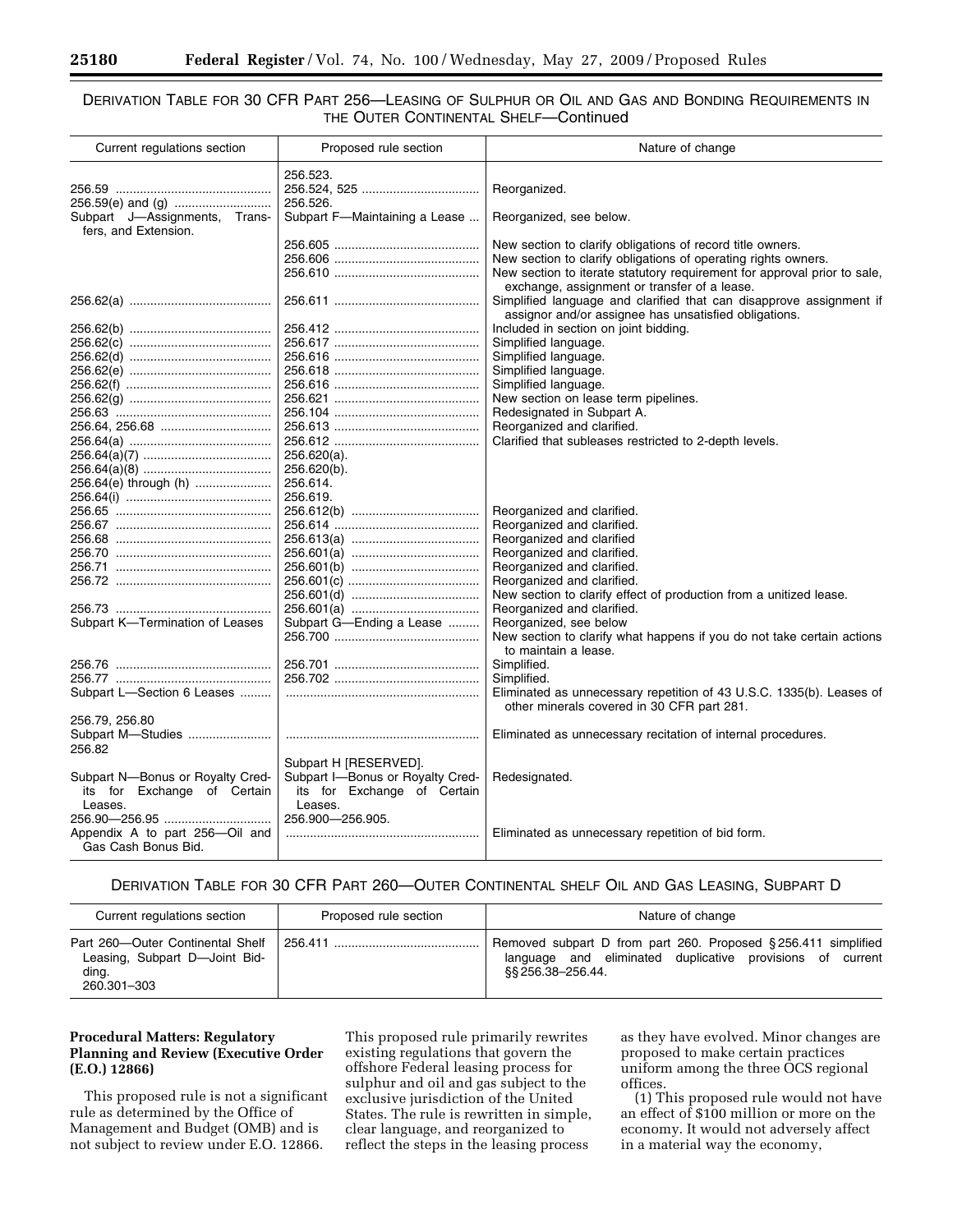productivity, competition, jobs, the environment, public health or safety, or State, local, or tribal governments or communities. The proposed rule would rewrite 30 CFR part 256 in plain language, and would contain virtually the same reporting and recordkeeping requirements and attendant costs as the current regulations. A cost-benefit and economic analysis is not required.

(2) This proposed rule would not create a serious inconsistency or otherwise interfere with an action taken or planned by another agency.

(3) This proposed rule would not alter the budgetary effects of entitlements, grants, user fees, or loan programs or the rights or obligations of their recipients. Nominal user fees are not material in size or nature. The rule proposes a new fee for recording certain secondary lease interests, \$27; continues existing fees for submitting non-required documents, \$27; and for requesting an approval of the assignments or transfers of certain lease interests, \$186.

(4) This proposed rule would not raise novel legal or policy issues. The rule largely rewrites existing regulations.

#### **Regulatory Flexibility Act**

The Department of the Interior certifies that this proposed rule would not have a significant economic effect on a substantial number of small entities under the Regulatory Flexibility Act (5 U.S.C. 601 *et seq.*).

This proposed rule would affect lessees and potential lessees, of which there are approximately 130 different companies. These companies are generally classified under the North American Industry Classification System (NAICS) Code 211111, which includes companies that extract crude petroleum and natural gas. For this NAICS code classification, a small company is one with fewer than 500 employees. The MMS estimates that of the 130 lessees and operators that explore for and produce oil and gas on the OCS, approximately 90 are small businesses (70 percent).

The primary economic effect of this rule on small businesses would be the cost associated with information collection (IC) activities. The rule proposes to rewrite 30 CFR part 256 and would add three new requirements for 30 CFR part 250, subpart Q. The proposed rule contains virtually the same burden hour requirements and non-hour cost burdens as the current regulations. The changes in reporting requirements would not significantly increase the IC burden on respondents large or small. The MMS estimates an annual increase of 2,396 hours in the paperwork burden from that imposed by

the current regulations. There would also be one new \$27 non-hour cost burden for recording certain secondary lease interests resulting in an annual increase of  $$18,900$  ( $$27 \times an$  estimated 700 filings). A Regulatory Flexibility Analysis is not required. Accordingly, a Small Entity Compliance Guide is not required.

Your comments are important. The Small Business and Agriculture Regulatory Enforcement Ombudsman and 10 Regional Fairness Boards were established to receive comments from small businesses about Federal agency enforcement actions. The Ombudsman will annually evaluate the enforcement activities and rate each agency's responsiveness to small business. If you wish to comment on the actions of MMS, call 1–888–734–3247. You may comment to the Small Business Administration without fear of retaliation. Allegations of discrimination/retaliation filed with the Small Business Administration will be investigated for appropriate action.

# **Small Business Regulatory Enforcement Fairness Act**

The proposed rule is not a major rule under 5 U.S.C. 804(2) the Small Business Regulatory Enforcement Fairness Act. This proposed rule:

a. Would not have an annual effect on the economy of \$100 million or more.

b. Would not cause a major increase in costs or prices for consumers, individual industries, Federal, State, or local government agencies, or geographic regions.

c. Would not have significant adverse effects on competition, employment, investment, productivity, innovation, or the ability of U.S.-based enterprises to compete with foreign-based enterprises.

#### **Unfunded Mandates Reform Act**

This proposed rule would not impose an unfunded mandate on State, local, or tribal governments or the private sector of more than \$100 million per year. The proposed rule would not have a significant or unique effect on State, local, or tribal governments or the private sector. A statement containing the information required by Unfunded Mandates Reform Act (2 U.S.C. 1531 *et seq.*) is not required.

# **Takings Implication Assessment (E.O. 12630)**

Under the criteria in E.O. 12630, this proposed rule does not have significant takings implications. The proposed rule is not a governmental action capable of interference with constitutionally protected property rights. A Takings Implication Assessment is not required.

# **Federalism (E.O. 13132)**

Under the criteria in E.O. 13132, this proposed rule does not have sufficient Federalism implications to warrant the preparation of a Federalism Assessment. This proposed rule would not substantially and directly affect the relationship between the Federal and State governments. To the extent that State and local governments have a role in OCS activities, this proposed rule would not affect that role. A Federalism Assessment is not required.

## **Civil Justice Reform (E.O. 12988)**

This rule complies with the requirements of E.O. 12988. Specifically, this rule:

(a) Meets the criteria of section 3(a) requiring that all regulations be reviewed to eliminate errors and ambiguity and be written to minimize litigation; and

(b) Meets the criteria of section 3(b)(2) requiring that all regulations be written in clear language and contain clear legal standards.

## **Consultation With Indian Tribes (E.O. 13175)**

Under the criteria in E.O. 13175, we have evaluated this proposed rule and determined that it has no potential effects on Federally recognized Indian tribes. There are no Indian or tribal lands in the OCS.

## **Paperwork Reduction Act (PRA) of 1995**

The proposed rule contains a collection of information that is being submitted to OMB for review and approval under 44 U.S.C. 3501 *et seq.*  As part of our continuing effort to reduce paperwork and respondent burdens, MMS invites the public and other Federal agencies to comment on any aspect of the reporting and recordkeeping burden. If you wish to comment on the Information Collection (IC) aspects of revised 30 CFR parts 250 and 256, you may send your comments directly to OMB (see the **ADDRESSES** section of this notice). Please identify your comments with Docket ID: MMS– 2007–OMM–0069 in the subject line. Send a copy of your comments to the Regulations and Standards Branch (RSB), *Attn:* Comments; 381 Elden Street, MS–4024; Herndon, Virginia 20170–4817. You may obtain a copy of the supporting statement for the IC by contacting the Bureau's Information Collection Clearance Officer at (202) 208–7744.

The PRA provides that an agency may not conduct or sponsor, and a person is not required to respond to, an IC unless it displays a currently valid OMB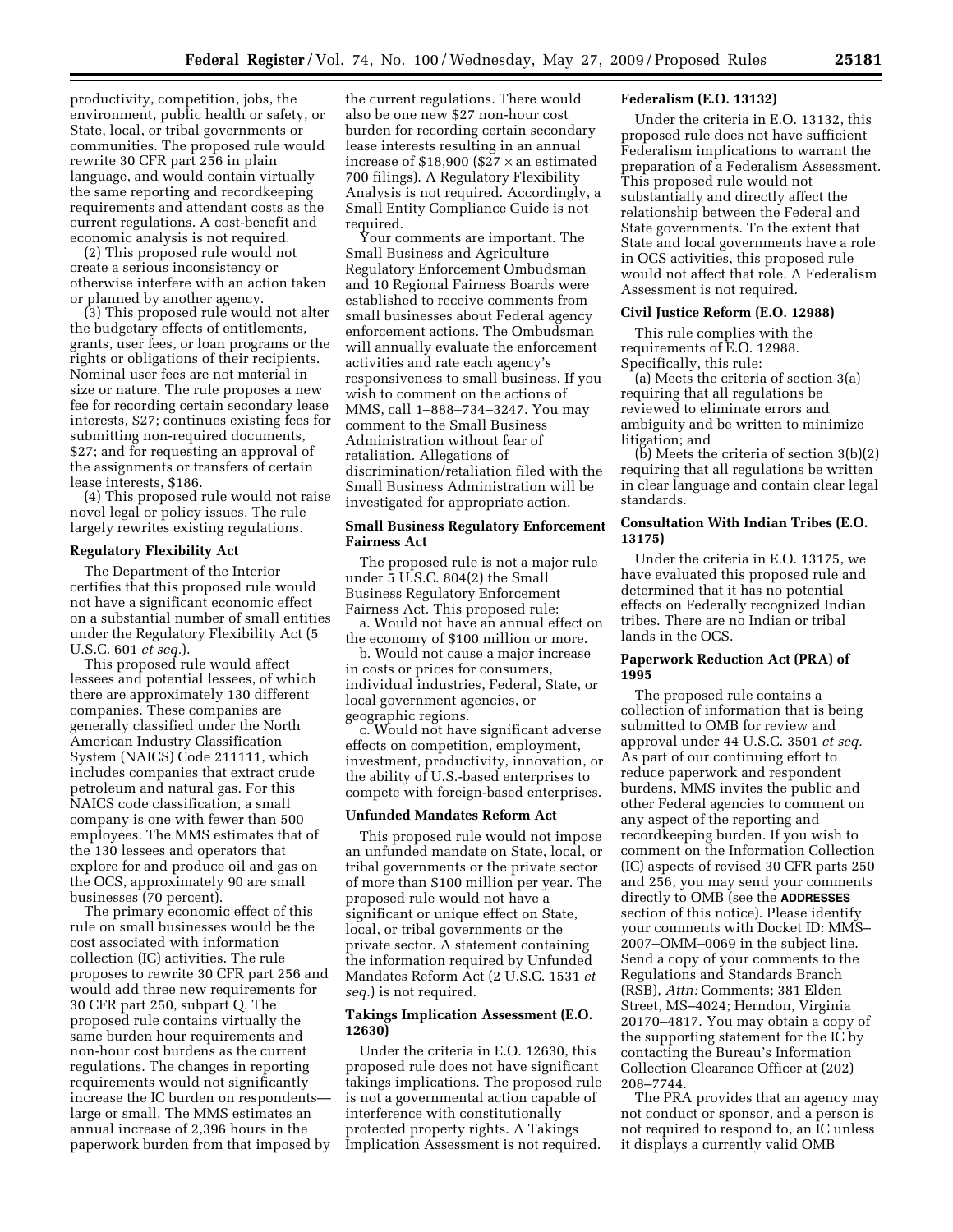control number. The OMB is required to make a decision concerning the IC contained in these proposed regulations between 30 to 60 days after publication of this document in the **Federal Register**. Therefore, a comment to OMB is best assured of having its full effect if OMB received it by June 26, 2009. This does not affect the deadline for the public to comment to MMS on the proposed regulations.

The title of the IC for this proposed rule is 30 CFR Part 256, Leasing of Sulphur or Oil and Gas and Bonding Requirements in the Outer Continental Shelf, 30 CFR Part 250, Subpart Q, and 30 CFR Part 260, Outer Continental Shelf Oil and Gas Leasing. The MMS estimates there are approximately 130 respondents (Federal oil and gas or sulphur lessees and/or operators). Responses to this IC are required to obtain or retain a benefit and are mandatory. The frequency of response varies, but is primarily on occasion. The IC does not include questions of a sensitive nature. The MMS will protect proprietary information according to section 26 of the OCS Lands Act; 30 CFR 256.100(b) of the proposed regulation; the Freedom of Information Act (5 U.S.C. 552), its implementing regulations at 43 CFR part 2; and 30 CFR 250.197, Data and information to be made available to the public or for limited inspection.

This IC is a total rewrite of 30 CFR part 256, Leasing of Sulphur or Oil and Gas and Bonding Requirements in the Outer Continental Shelf and adds three new requirements to 30 CFR part 250, subpart Q, Decommissioning.

The IC required by the current 30 CFR part 250, subpart Q, Decommissioning, is approved under OMB Control Number 1010–0142. There are three new proposed requirements that affect subpart Q, for a total of 820 burden hours. The MMS will use the information collected for these proposed requirements to help MMS assess the abandonment liability for each lease. This abandonment liability will be used to set supplemental bond requirements for each operator, and these supplemental bonds are used to protect the Federal Government against defaults should an operator go into bankruptcy. When final regulations are promulgated, the IC burdens for the 30 CFR part 250, subpart Q requirements will be incorporated into its respective IC for that regulation (1010–0142, 17,991 burden hours, expiration 11/30/10).

The IC required by the current 30 CFR part 256 regulations is approved under OMB Control Number 1010–0006. There are several new requirements that will impose an additional 1,576 burden hours and \$18,900 in non-hour cost burdens to the already approved hours under 1010–0006 (17,103 burden hours, \$603,125 non-hour cost burdens, expiration 5/31/2010). The MMS will use the information collected under 30 CFR part 256 to determine if applicants are qualified to hold leases in the OCS. Specifically, MMS uses the information to:

• Verify the qualifications of a bidder on an OCS lease sale. Once the required information is filed with MMS, a qualification number is assigned to the bidder so that duplicate information is not required on subsequent filings.

• Develop the semiannual List of Restricted Joint Bidders. This identifies parties ineligible to bid jointly with each other on OCS lease sales, under limitations established by the Energy Policy and Conservation Act of 1975.

• Ensure the qualification of assignees and track operators on leaseholds. Once a lease is awarded, the transfer of a lessee's interest to another qualified party must be approved by an MMS regional director, regional supervisor, or regional manager (Pacific Region only). Also, a lessee may designate an operator to act on the lessee's behalf. This designation must be approved by MMS before the designated operator may begin operations.

• Document that a leasehold or geographical subdivision has been surrendered by the record title holder.

• Keep track of who owns which lease term pipeline since they are not currently documented on submitted information. Also, during the decommissioning process, if operators have changed since the beginning of the lease—decommissioning operations are worked between the companies. But, after all decommissioning activities are complete, if a safety hazard still remains, then MMS will need to know that the responsibility for compliance lies with the original operator.

• Update the corporate database that is used to determine what leases are available for a lease sale and the ownership of all OCS leases. Nonproprietary information is also publicly available from the MMS corporate database via the Internet.

The MMS also uses various forms relating to this subpart. The forms allow lessees to submit the required

information in a standardized format that helps MMS process the data in a more timely and efficient manner. There are five forms associated with this IC, MMS–150, MMS–151, MMS–152, MMS–2028, and MMS–2028A. The first three forms are used for assignment purposes and the last two forms are used to hold the surety liable for the obligations and liability of the principal/lessee or operator.

The proposed rule imposes changes to the existing IC hour burdens. These changes are:

• Submit expense information on plugging and abandonment (+520 hours).

• Submit expense information on platform removal (+150 hours).

• Submit expense information on site clearance (+150 hours).

• Notify MMS if you or your principals are excluded, disqualified, or convicted of a crime—Federal nonprocurement debarment; request exception (+75 hours).

• Provide acceptable bond for payment of a deferred bonus  $(+\frac{1}{4} \text{ hour}).$ 

• Submit statement excluding payment obligations of co-lessee or designated operator (+1 hour).

• Submit report to MMS listing remaining lease term pipelines, including decommissioned pipelines on lease and indicate which pipelines remain as lease term (+1,500 hours).

When the rule becomes effective, the new collection will replace the current one for 30 CFR part 256.

On August 25, 2008 (73 FR 49943), we also updated cost recovery fees. Therefore, non-hour cost burdens have increased by \$55,450.

We estimate the total combined (30 CFR parts 250 and 256) annual burden and non-hour cost burdens for this proposed rule to be 19,499 burden hours and \$677,475 non-hour cost burdens. Therefore, the rule adds a net 2,396 burden hours and \$18,900 non-hour cost burdens to the already approved IC burdens. Except for the items identified as NEW in the following chart, the burden estimates shown are those that are estimated for the current 30 CFR part 256 regulations. The public has had numerous opportunities to comment on the current estimates during the process to renew the OMB approval of the IC requirements in current regulations.

The following table details the IC burden for the proposed rulemaking requirements.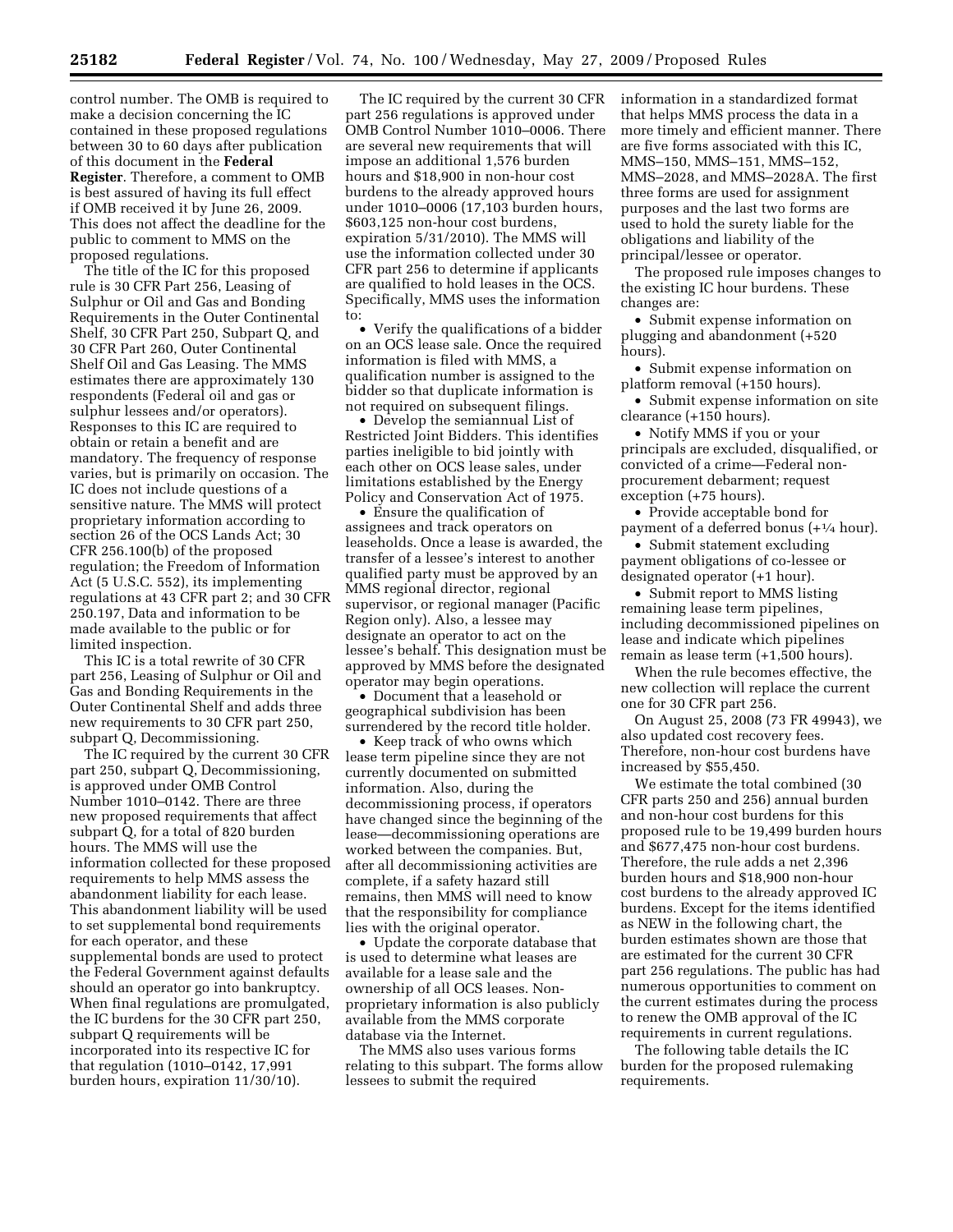| 30 CFR part 250, subpart Q    | Reporting and recordkeeping requirements                                                                                                                                                                                                       | Hour burden | Average number of<br>annual responses                      | Annual burden<br>hours |
|-------------------------------|------------------------------------------------------------------------------------------------------------------------------------------------------------------------------------------------------------------------------------------------|-------------|------------------------------------------------------------|------------------------|
| NEW 250.1717(e)               | NEW Submit expense information on plugging<br>and abandonment.                                                                                                                                                                                 | 1           | 520 responses                                              | 520                    |
| NEW 250.1729(d)               | NEW Submit expense information on platform<br>removal.                                                                                                                                                                                         | 1           | 150 responses                                              | 150                    |
| NEW 250.1743(b)(8)            | NEW Submit expense information on site<br>clearance.                                                                                                                                                                                           | 1           | 150 responses                                              | 150                    |
|                               |                                                                                                                                                                                                                                                |             | 820 responses                                              | 820                    |
| Citation 30 CFR part 256*     | Reporting and recordkeeping requirements                                                                                                                                                                                                       | Hour burden | Average number of<br>annual responses                      | Annual burden<br>hours |
|                               |                                                                                                                                                                                                                                                |             | Non-Hour Cost Burdens                                      |                        |
|                               | <b>Subparts A and B</b>                                                                                                                                                                                                                        |             |                                                            |                        |
| Subpart A 256.104             |                                                                                                                                                                                                                                                |             | Fees covered individually throughout<br>subpart.           | 0                      |
| Subpart B: 201; 202; 203; 204 | Submit nominations, suggestions, and relevant<br>information in response to request for com-<br>ments on proposed 5-year leasing program,<br>including information from States & local<br>governments/industry/Federal agencies and<br>others. | 4           | 1 response                                                 | $\overline{4}$         |
| Subtotal                      |                                                                                                                                                                                                                                                |             | 1 response                                                 | $\overline{4}$         |
|                               | <b>Subpart C</b>                                                                                                                                                                                                                               |             |                                                            |                        |
|                               | Submit response to Calls for Information and<br>Nominations on areas proposed for leasing<br>in the 5-year program, including information                                                                                                      | 4           | 1 response                                                 | $\overline{4}$         |
|                               | from States/local governments.<br>States or local governments submit comments/<br>recommendations on size, timing, or location<br>of proposed lease sale.                                                                                      | 4           | 10 responses                                               | 40                     |
| Subtotal                      |                                                                                                                                                                                                                                                |             | 11 responses                                               | 44                     |
|                               | <b>Subpart D</b>                                                                                                                                                                                                                               |             |                                                            |                        |
|                               | Establish company file for qualification; submit<br>qualifications for lessee/bidder.                                                                                                                                                          | 2           | 104 responses                                              | 208                    |
|                               | NEW Notify MMS if you or your principals are<br>excluded, disqualified, or convicted of a<br>crime-Federal non-procurement debarment<br>and suspension system; request exception.                                                              | $1.5$       |                                                            | 75                     |
|                               | Notify MMS of all mergers, name changes, or<br>Requirement not considered IC under 5<br>change of business.<br>CFR 1320.3(h)(1)                                                                                                                |             | 0                                                          |                        |
|                               | Submit bids and required information                                                                                                                                                                                                           | 5           | 2.000 bids                                                 | 10,000                 |
|                               | Request reconsideration of bid decision                                                                                                                                                                                                        |             | Requirement not considered IC under 5<br>CFR 1320.3(h)(9). | 0                      |
|                               | File statement or detailed report of production                                                                                                                                                                                                | 2           | 100 responses                                              | 200                    |
|                               | Submit appeal due to restricted joint bidders<br>list.                                                                                                                                                                                         |             | Requirement not considered IC under 5<br>CFR 1320.3(h)(9). | 0                      |
|                               | Request exemption from bidding restrictions;<br>submit appropriate information.                                                                                                                                                                |             | Requirement not considered IC under 5<br>CFR 1320.3(h)(9). | 0                      |
|                               | Notify MMS of tie bid decision; file agreement<br>to accept joint lease on tie bids.                                                                                                                                                           | 3.5         | 2 agreements                                               | $\overline{7}$         |
|                               | Execute lease (includes submission of evi-<br>dence of authorized agent and request for                                                                                                                                                        | 1           | 852 leases                                                 | 852                    |
| NEW 420(b)                    | dating of leases); submit supporting data.<br>NEW Provide acceptable bond for payment of<br>a deferred bonus. We do not expect this to<br>occur, hence minimal burden.                                                                         | 15 mins.    | 1 response                                                 | 15 mins.               |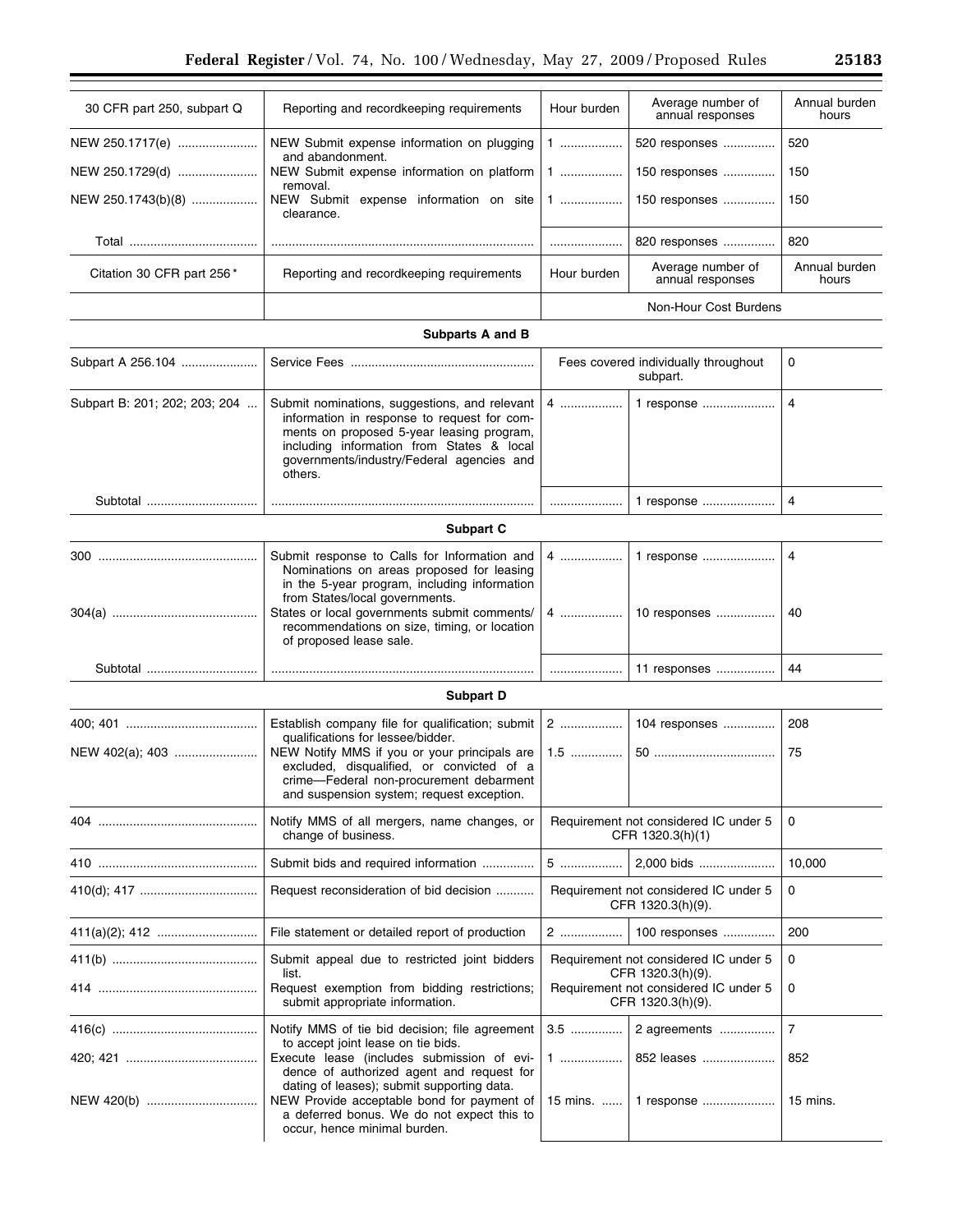| Citation 30 CFR part 256*                           | Reporting and recordkeeping requirements                                                                                                                                                                                                                             | Hour burden | Average number of<br>annual responses        | Annual burden<br>hours      |
|-----------------------------------------------------|----------------------------------------------------------------------------------------------------------------------------------------------------------------------------------------------------------------------------------------------------------------------|-------------|----------------------------------------------|-----------------------------|
| Subtotal                                            |                                                                                                                                                                                                                                                                      |             | 3,109 responses                              | 11,342 (round-<br>ed) hours |
|                                                     | Subpart E                                                                                                                                                                                                                                                            |             |                                              |                             |
|                                                     | Submit OCS Mineral Lessee's and Operator's<br>Bond (Form MMS-2028), required informa-<br>tion, and surety notifications.                                                                                                                                             | .25         | 124 forms                                    | 31                          |
| 501; 505; 510                                       | Demonstrate financial worth/ability to carry out<br>present and future financial obligations, re-<br>quest approval of another form of security,<br>or request reduction in amount of supple-<br>mental bond required.                                               | $3.5$       | 165 submissions                              | 578 (rounded)               |
|                                                     | Provide U.S. Treasury securities or other types<br>of security instruments, including authority<br>for MMS to sell securities, relevant informa-<br>tion, and related or subsequent actions.                                                                         | 2           | 10 submissions                               | 20                          |
|                                                     | NEW Submit statement excluding payment ob-<br>ligations of co-lessee(s) or designated oper-<br>$ator(s)$ .                                                                                                                                                           | $1$         | 1 exclusion statement                        | 1                           |
|                                                     | Submit OCS Mineral Lessee's and Operator's<br>Supplemental Plugging and Abandonment<br>Bond (Form MMS-2028A) w/required infor-<br>mation; upon request, demonstrate suffi-<br>ciency; request reduction.                                                             | $.25$       | 136 forms                                    | 34                          |
|                                                     | Provide third-party indemnity; financial informa-<br>tion/statements; additional bond info; exe-<br>cuted guarantor agreement and supporting<br>information/documentation.                                                                                           | 19          | 45 submissions                               | 855                         |
| $511(c)(6)$ ; 522(b); 523                           | Notify MMS and others, and request MMS ap-<br>proval to terminate period of liability or can-<br>cel bond or other form of security.                                                                                                                                 |             |                                              | 189                         |
| 522(b);<br>$511(d);$ 520;<br>521;<br>$523(a)(2)$ ;  | Furnish replacement bond or provide alternate form of security. Burden included above<br>with bond or alternate forms of security                                                                                                                                    |             |                                              | 0                           |
|                                                     | Request approval to withdraw funds from RUE/<br>ROW decommissioning account.                                                                                                                                                                                         | 12          | 1 abandonment account                        | 12                          |
|                                                     | Notify MMS and others of bond lapse or action<br>filed alleging lessee, surety, or guarantor is                                                                                                                                                                      | 1           | 3 notices                                    | 3                           |
|                                                     | insolvent or bankrupt.<br>Provide information to demonstrate lease will<br>be brought into compliance.                                                                                                                                                               |             | 5 responses                                  | 80                          |
| Subtotal                                            |                                                                                                                                                                                                                                                                      |             | 868 responses                                | 1,803                       |
|                                                     | <b>Subpart F</b>                                                                                                                                                                                                                                                     |             |                                              |                             |
| Subparts E and F: 501; 601; 603                     | Request approval for various operations or submit plans or applications. Burden included<br>with other approved collections for 30 CFR Part 250 (1010-0114/subpart A, 1010-<br>0151/subpart B, 1010-0141/subpart D, 1010-0142/subpart Q, and 1010-0149/subpart<br>I) |             | 0                                            |                             |
| Subpart F: 610; 611; 613(a);<br>614; 615; 617; 619. | File application and required information for<br>assignment of record title interest (Form<br>MMS-150) (includes sell, exchange, trans-<br>fer); specify effective date.                                                                                             | 1 hour      | 2,063 forms                                  | 2,063                       |
|                                                     | \$186 fee $\times$ 2,063 forms = \$383,718                                                                                                                                                                                                                           |             |                                              |                             |
| 611; 612; 613(a); 614; 615; 617;<br>619.            | File application and required information for<br>assignment of operating interest (Form<br>MMS-151) (includes sell, exchange, trans-<br>fer); specify effective date.                                                                                                | 1 hour      | 937 forms                                    | 937                         |
|                                                     |                                                                                                                                                                                                                                                                      |             | \$186 fee $\times$ 937 forms = \$174,282     |                             |
|                                                     | File required instruments creating or transfer-<br>ring working interests, etc., for record pur-<br>poses.                                                                                                                                                           | 1 hour      | 700 filings                                  | 700                         |
|                                                     |                                                                                                                                                                                                                                                                      |             | NEW \$27 fee $\times$ 700 filings = \$18,900 |                             |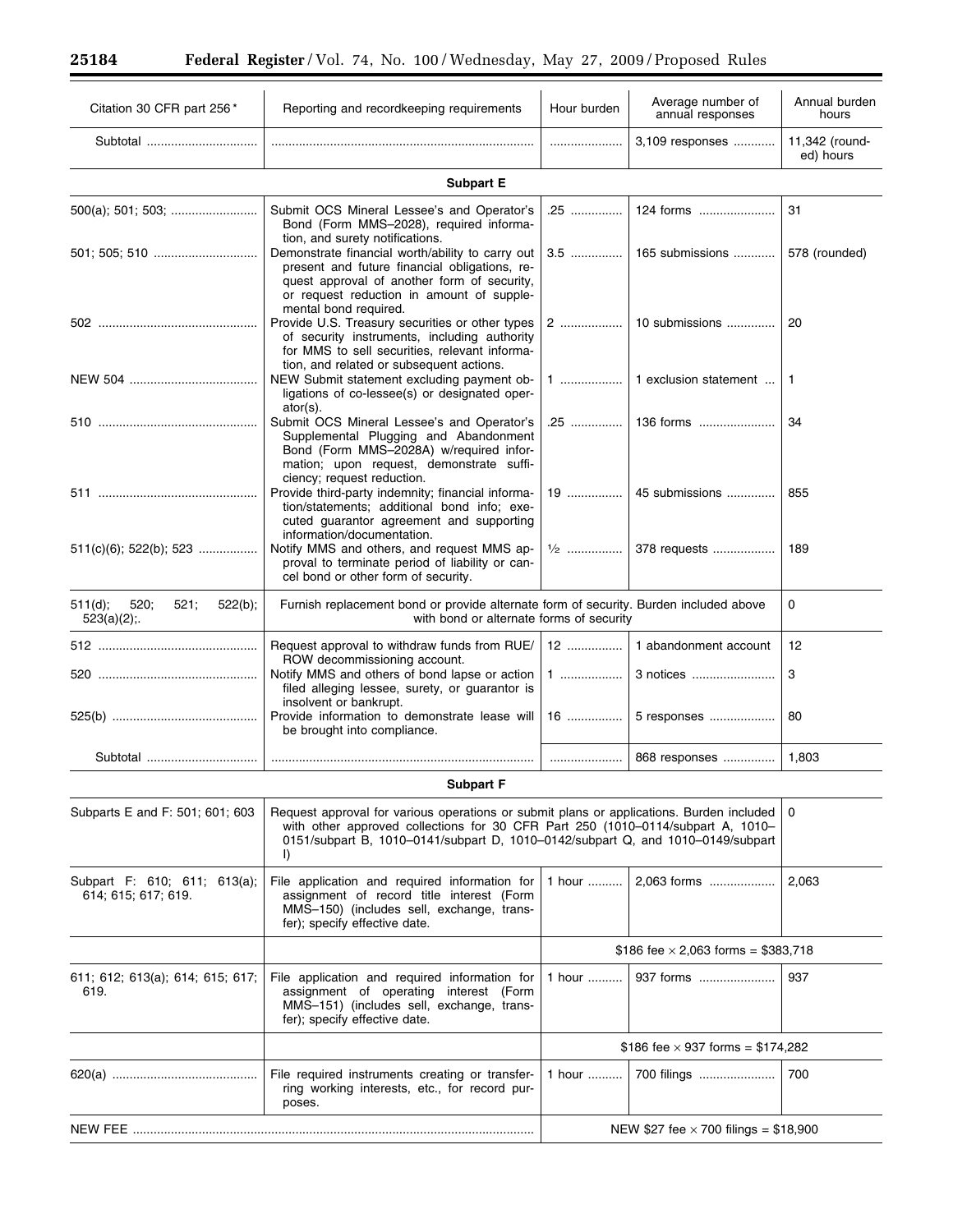| Citation 30 CFR part 256* | Reporting and recordkeeping requirements                                                                                                                                                                                    | Average number of<br>Hour burden<br>annual responses                                 |                                                       | Annual burden<br>hours |
|---------------------------|-----------------------------------------------------------------------------------------------------------------------------------------------------------------------------------------------------------------------------|--------------------------------------------------------------------------------------|-------------------------------------------------------|------------------------|
|                           | Submit "non-required" documents, for record<br>purposes that respondents want MMS to file<br>with the lease document.                                                                                                       | $\Omega$<br>Accepted on behalf of lessees as a<br>service, MMS doesn't require/need. |                                                       |                        |
|                           |                                                                                                                                                                                                                             |                                                                                      | \$27 fee $\times$ 3,725 filings = \$100,575           |                        |
| NEW 256.621               | NEW After assignment of lease or new des-<br>ignation of operator, submit report to MMS<br>listing remaining Lease Term P/Ls, including<br>decommissioned P/Ls, on lease; indicate<br>which P/Ls remain as Lease Term P/Ls. | $1$                                                                                  | 1,500 L/T P/L listing re-<br>ports.                   | 1,500                  |
| Subtotal                  |                                                                                                                                                                                                                             |                                                                                      | 5,200 responses                                       | 5,200                  |
|                           |                                                                                                                                                                                                                             |                                                                                      | \$677,475 non-hour cost burdens                       |                        |
|                           | <b>Subpart G</b>                                                                                                                                                                                                            |                                                                                      |                                                       |                        |
|                           | File Form MMS-152 to request relinguishment<br>of lease.<br>Comment on lease cancellation (MMS expects<br>1 in 10 years).                                                                                                   |                                                                                      | 240 relinguishment<br>forms.<br>1 submission $\ldots$ | 240<br>1               |
| Subtotal                  |                                                                                                                                                                                                                             |                                                                                      | 241 responses                                         | 241                    |
|                           | Subpart I                                                                                                                                                                                                                   |                                                                                      |                                                       |                        |
|                           | Request a bonus or royalty credit and submit                                                                                                                                                                                | $1$                                                                                  |                                                       | 30                     |
|                           | supporting documentation.<br>Request approval to transfer bonus or credit to<br>another party with supporting information.                                                                                                  | 1                                                                                    |                                                       | 15                     |
| Subtotal                  |                                                                                                                                                                                                                             |                                                                                      | 45 responses                                          | 45                     |
| Total Burdens             |                                                                                                                                                                                                                             |                                                                                      | 10,295 Responses                                      | 19,499                 |
|                           |                                                                                                                                                                                                                             |                                                                                      | \$677,475 Non-Hour Cost Burdens                       |                        |

\*A few sections in 30 CFR part 260 also contain references to IC requirements in 30 CFR part 256 that are detailed in this table.

The MMS specifically solicits comments on the following questions:

(1) Is the IC useful and necessary for MMS to perform its functions properly?

(2) Are the estimates of the burden hours of the IC reasonable?

(3) Do you have any suggestions that would enhance the quality, clarity, or usefulness of the information to be collected?

(4) Is there a way to minimize the IC burden on those who respond, including the use of appropriate automated electronic, mechanical, or other forms of information technology?

In addition, the PRA requires agencies to estimate the total annual reporting and recordkeeping non-hour cost burden resulting from the IC. With the exception of the two currently approved service fees—record title and/or operating rights (transfer), and nonrequired document filing fees—MMS has identified one new non-hour cost burden for \$27, filing required instruments creating or transferring working interests (see the burden table). This fee would only be a requirement if respondents want to submit documents for record purposes to file with the lease

document. We consider this a service to the respondent. We have identified no other non-hour paperwork cost burdens and we solicit your comments on this item. For reporting and recordkeeping only, your response should split the cost estimate into two components: (a) Total capital and start-up cost component and (b) annual operation, maintenance, and purchase of services component. Your estimates should consider the costs to generate, maintain, and disclose or provide the information. You should describe the methods you use to estimate major cost factors, including system and technology acquisition, expected useful life of capital equipment, discount rate(s), and the period over which you incur costs. Capital and start-up costs include, among other items, computers and software you purchase to prepare for collecting information; monitoring, sampling, drilling, and testing equipment; and record storage facilities. Generally, your estimates should not include equipment or services purchased: (1) Before October 1, 1995; (2) to comply with requirements not

associated with the IC; (3) for reasons other than to provide information or keep records for the Government; or (4) as part of customary and usual business or private practices.

#### **National Environmental Policy Act**

This rule does not constitute a major Federal action significantly affecting the quality of the human environment. The MMS has analyzed this proposed rule under the criteria of the National Environmental Policy Act and 516 Departmental Manual 15. This proposed rule meets the criteria set forth in 516 Departmental Manual 2 (Appendix 1.10) for a Departmental ''Categorical Exclusion'' in that this proposed rule is ''\* \* \* of an administrative, financial, legal, technical, or procedural nature and whose environmental effects are too broad, speculative, or conjectural to lend themselves to meaningful analysis \* \* \*.'' This proposed rule also meets the criteria set forth in 516 Departmental Manual 15.4(C)(1) for an MMS ''Categorical Exclusion'' in that its impacts are limited to administration, economic or technological effects. Further, the MMS has analyzed this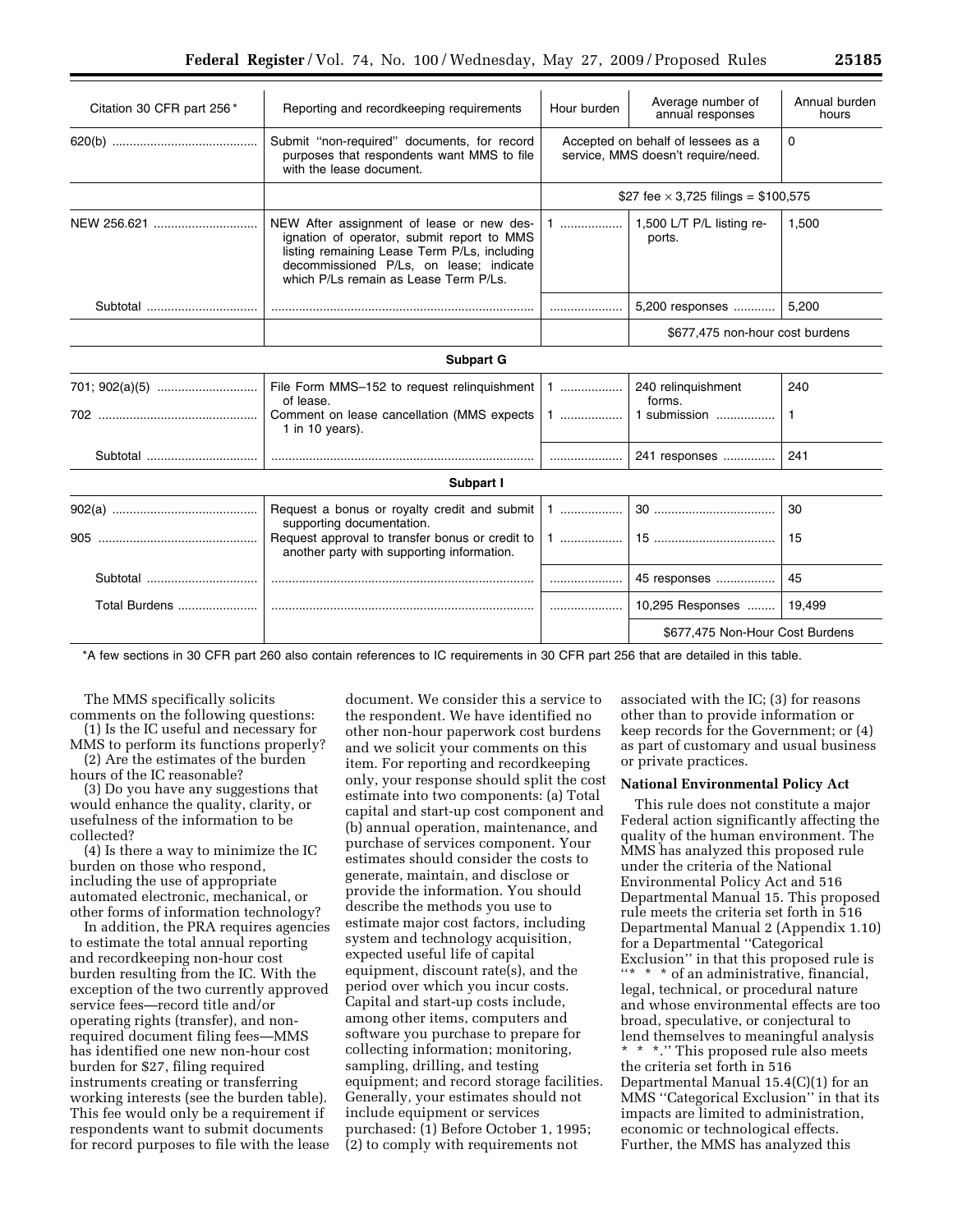proposed rule to determine if it meets any of the extraordinary circumstances that would require an environmental assessment or an environmental impact statement as set forth in 516 Departmental Manual 2.3, and Appendix 2. The MMS concluded that this rule does not meet any of the criteria for extraordinary circumstances as set forth in 516 Departmental Manual 2 (Appendix 2).

# **Data Quality Act**

In developing this proposed rule, we did not conduct or use a study, experiment, or survey requiring peer review under the Data Quality Act (Pub. L. 106–554, app. C § 515, 114 Stat. 2763, 2763A–153–154).

# **Effects on the Energy Supply (E.O. 13211)**

This rule is not a significant energy action under the definition in E.O. 13211. A Statement of Energy Effects is not required.

# **Clarity of This Regulation**

We are required by E.O. 12866, E.O. 12988, and by the Presidential Memorandum of June 1, 1998, to write all rules in plain language. This means that each rule we publish must:

(a) Be logically organized;

(b) Use the active voice to address readers directly;

(c) Use clear language rather than jargon;

(d) Be divided into short sections and sentences; and

(e) Use lists and tables wherever possible.

If you feel that we have not met these requirements, send us comments by one of the methods listed in the **ADDRESSES** section. To better help us revise the rule, your comments should be as specific as possible. For example, you should tell us the numbers of the sections or paragraphs that you find unclear, which sections or sentences are too long, the sections where you feel lists or tables would be useful, etc.

### **Public Availability of Comments**

Before including your address, phone number, e-mail address, or other personal identifying information in your comment, you should be aware that your entire comment—including your personal identifying information—may be made publicly available at any time. While you can ask us in your comment to withhold your personal identifying information from public review, we cannot guarantee that we will be able to do so.

# **List of Subjects**

*30 CFR Part 250* 

Administrative practice and procedure, Continental shelf, Environmental impact statements, Environmental protection, Pipelines, Public lands—mineral resources, Public lands—rights-of-way, Reporting and recordkeeping requirements.

# *30 CFR Part 256*

Administrative practice and procedure, Continental shelf, Environmental protection, Government contracts, Intergovernmental relations, Oil and gas exploration, Public lands mineral resources, Public lands—rightsof-way, Reporting and recordkeeping requirements, Surety bonds.

## *30 CFR Part 260*

Continental shelf, Government contracts, Mineral royalties, Oil and gas exploration, Public lands—mineral resources, Reporting and recordkeeping requirements.

Dated: May 11, 2009.

#### **Ned Farquhar,**

*Acting Assistant Secretary—Land and Minerals Management.* 

For the reasons stated in the preamble, MMS proposes to amend 30 CFR parts 250, 256, and 260 as follows:

# **PART 250—OIL AND GAS AND SULPHUR OPERATIONS IN THE OUTER CONTINENTAL SHELF**

1. The authority citation for part 250 continues to read as follows:

**Authority:** 31 U.S.C. 9701, 43 U.S.C. 1334.

2. Amend § 250.1717 by:

(A) Revising paragraphs (c) and (d), and

(B) Adding paragraph (e) to read as follows:

# **§ 250.1717 After I permanently plug a well, what information must I submit?**

\* \* \* \* \* (c) Nature and quantities of material used in the plugs;

(d) If you cut and pull away any casing string, you must submit:

(1) A description of the methods used, including information on explosives used;

(2) Size and amount of casing removed; and

(3) Casing removed depth.

(e) Expenses of plugging and abandonment with supporting documentation.

3. Amend § 250.1729 by:

(A) Revising paragraphs (b) and (c), and

(B) Adding paragraph (d) to read as follows:

# **§ 250.1729 After I remove a platform or other facility, what information must I submit?**

\* \* \* \* \* (b) A description of any mitigation measures you took;

(c) A statement signed by your authorized representative that certifies that the types and amount of explosives you used in removing the platform or other facility were consistent with those set forth in the approved removal application; and

(d) Expenses of removal of the platform or other approved decommissioning of the platform with supporting documentation.

3. Amend § 250.1743 by:

(A) Revising paragraphs (b)(6) and (b)(7), and

(B) Adding paragraph (b)(8) to read as follows:

#### **§ 250.1743 How do I certify that a site is clear of obstructions?**

\* \* \* \* \*

(b) \* \* \*

(6) The results of the survey, including a list of any debris removed or a statement from the trawling contractor that no objects were recovered;

(7) A post-trawling job plot or map showing the trawled area; and

(8) Expenses of site clearance with supporting documentation.

4. Revise part 256 to read as follows:

# **PART 256—LEASING OF SULPHUR OR OIL AND GAS AND BONDING REQUIREMENTS IN THE OUTER CONTINENTAL SHELF**

## **Subpart A—General Provisions**

Sec.

- 256.100 Information collection and proprietary information.
- 256.101 What are the consequences if I provide false information?
- 256.102 What does this part cover?
- 256.103 Definitions.
- 256.104 Service fees.

#### **Subpart B—Oil and Gas 5-Year Leasing Program**

- 256.200 What is the 5-year program?
- 256.201 Does MMS consult with interested parties while preparing the 5-year program?
- 256.202 How does MMS start the 5-year program preparation process?
- 256.203 What does MMS do before publishing a proposed program?
- 256.204 How do Governments and citizens comment on the proposed program?
- 256.205 What does MMS do before approving a final program or a significant revision?
- 256.206 Does MMS offer blocks in a sale that is not on the 5-year program schedule?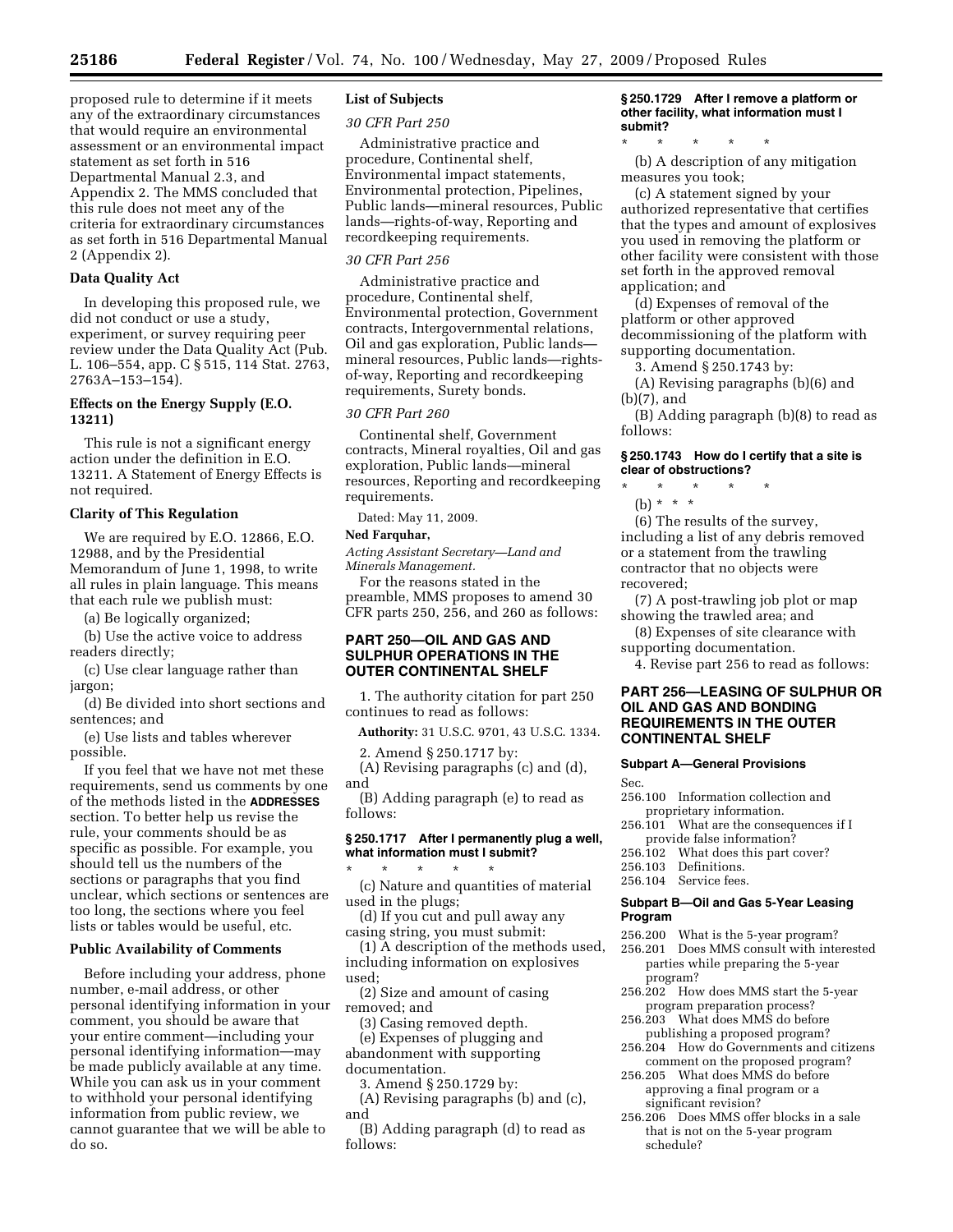#### **Subpart C—Preparing for a Lease Sale**

- 256.300 What is a call for information? 256.301 What does MMS do with the
- information from the call? 256.302 What does MMS do if identified areas are within 3 miles of the seaward boundary of a coastal State?
- 256.303 What happens with an approved proposed notice of sale?
- 256.304 What role do affected States have?
- 256.305 What does MMS do with comments and recommendations received on the proposed notice?
- 256.306 How does MMS conduct a lease sale?

## **Subpart D—Issuance of a Lease**

#### **Qualifications**

- 256.400 Who may become a lessee?
- 256.401 How do I show that I am qualified to be a lessee?
- 256.402 Who may not become a lessee or acquire an interest in a lease?
- 256.403 What do the non-procurement debarment rules require that I do?
- 256.404 When must I notify MMS of mergers, name changes, or changes of business form?

#### **How To Bid**

256.410 How do I submit a bid?

#### **Restrictions on Joint Bidding**

- 256.411 Are there restrictions on bidding with others and do they affect my ability to bid?
- 256.412 When must I file a statement of production?
- 256.413 How do I determine my production for purposes of the restricted joint bidders list?
- 256.414 Are exemptions from the bidding restrictions possible?

# **How Does MMS Act on Bids?**

256.416 What does MMS do with my bid? 256.417 What may I do if my bid is rejected?

#### **Awarding the Lease**

- 256.420 What happens if I am the successful high bidder? 256.421 When is my lease effective?
- 

# **Subpart E—Financial Accountability and Risk Management**

#### **General Bonds**

- 256.500 What security must I provide when I obtain my lease?
- 256.501 Do my general bonding requirements change as activities progress on my lease?
- 256.502 What instruments other than a surety bond may I use to provide the required security?
- 256.503 What general requirements must my bond or other security meet?
- 256.504 Must my surety bond cover the payment obligations of my co-lessees and designated operators?
- 256.505 What happens if my co-lessees or designated operators exclude my payment obligations from their bond?

#### **Supplemental Bonds**

- 256.510 Can MMS require that I post a supplemental bond?
- $256.511$  May I use a third-party guaranty to meet the supplemental bonding requirement?
- 256.512 May I use a lease, right-of-way (ROW), or right-of-use and easement (RUE)-specific decommissioning account to meet the supplemental bonding requirement?

#### **Changes in Bonding or Security**

- 256.520 What do I do if my bond lapses?
- 256.521 What happens if the value of my
- bond or other security is reduced? 256.522 What happens if my surety wants
- to terminate the period of liability of my bond?
- 256.523 What happens if my surety wants to cancel my bond?
- 256.524 Why might MMS call for forfeiture of my bond?
- 256.525 How will I know about this forfeiture?
- 256.526 What if correcting my default requires a change in the amount of my bond?

#### **Subpart F—Maintaining a Lease**

#### **Initial Period of a Lease**

- 256.600 What is the initial period of my oil and gas lease?
- 256.601 How may I maintain my oil and gas lease beyond the initial period?
- 256.602 What is the initial period of my sulphur lease?
- 256.603. How may I maintain my sulphur lease beyond the initial period?

#### **Lease Obligations**

- 256.605 What are my obligations as a record title holder?
- 256.606 What are my rights and obligations as an operating rights owner?

**Transferring Interest in All or Part of a Lease** 

- 256.610 May I sell, exchange, assign, or otherwise transfer my lease?
- 256.611 May I assign all or part of my lease interest?
- 256.612 May I assign operating rights?
- 256.613 How do I seek approval of an assignment?
- 256.614 How do I transfer the interest of a deceased leaseholder?
- 256.615 What if I want to assign interests in more than one lease at the same time?
- 256.616 What is the effect of an assignment
- on an assignor's liability? 256.617 May I specify an effective date of
- the assignment? 256.618 What is the effect of an assignment
- on an assignee's liability? 256.619 As a restricted joint bidder, may I assign interest to another restricted joint bidder?
- 256.620 Are there any interests I may assign without MMS approval?
- 256.621 What reports must I submit for lease term pipelines when MMS approves a lease assignment?

#### **Helium**

256.630 What must a lessee do if MMS elects to extract helium from a lease?

#### **Subpart G—Ending a Lease**

- 256.700 How does a lease end?
- 256.701 May I end the lease myself?
- 256.702 Will MMS end my lease?

#### **Subpart H—[Reserved]**

#### **Subpart I—Bonus or Royalty Credits for Exchange of Certain Leases**

- 256.900 Which leases may I exchange for a bonus or royalty credit?
- 256.901 How much bonus or royalty credit will MMS grant in exchange for a lease?
- 256.902 What must I do to obtain a bonus or royalty credit?
- 256.903 How is the bonus or royalty credit allocated among multiple lease owners?
- 256.904 How may I use the bonus or royalty credit?
- 256.905 How do I transfer a bonus or royalty credit to another person?

**Authority:** 31 U.S.C. 9701, 42 U.S.C. 6213, 43 U.S.C. 1334, Pub. L. 109–432.

#### **Subpart A—General Provisions**

## **§ 256.100 Information collection and proprietary information.**

(a) *Information collection (IC)*. (1) The Office of Management and Budget (OMB) approved the collection of information under 44 U.S.C. 3501 *et seq.*, and assigned OMB Control Number 1010–xxxx. The title of this IC is 30 CFR part 256, Leasing of Sulphur or Oil and Gas and Bonding Requirements in the Outer Continental Shelf and 30 CFR part 260, Outer Continental Shelf Oil and Gas Leasing. The MMS collects the information to determine if applicants seeking to obtain a lease on the Outer Continental Shelf (OCS) are qualified to hold such a lease and can meet the monetary and non-monetary requirements of a lease. Responses to this collection are required to obtain or retain a benefit or are mandatory under 43 U.S.C. 1331 *et seq.* The MMS will protect proprietary information collected according to section 26 of the OCS Lands Act (OCSLA), 43 U.S.C. 1352, and this section.

(2) The Paperwork Reduction Act of 1995 requires us to inform the public that an agency may not conduct or sponsor, and you are not required to respond to, a collection of information unless it displays a currently valid OMB control number.

(3) Send comments regarding any aspect of the collection of information under this part, including suggestions for reducing the burden, to the IC Clearance Officer, Minerals Management Service, Mail Stop 5438, 1849 C Street, NW., Washington, DC 20240.

(b) *Proprietary information.* Specific indications of interest in an area by industry received in response to a Call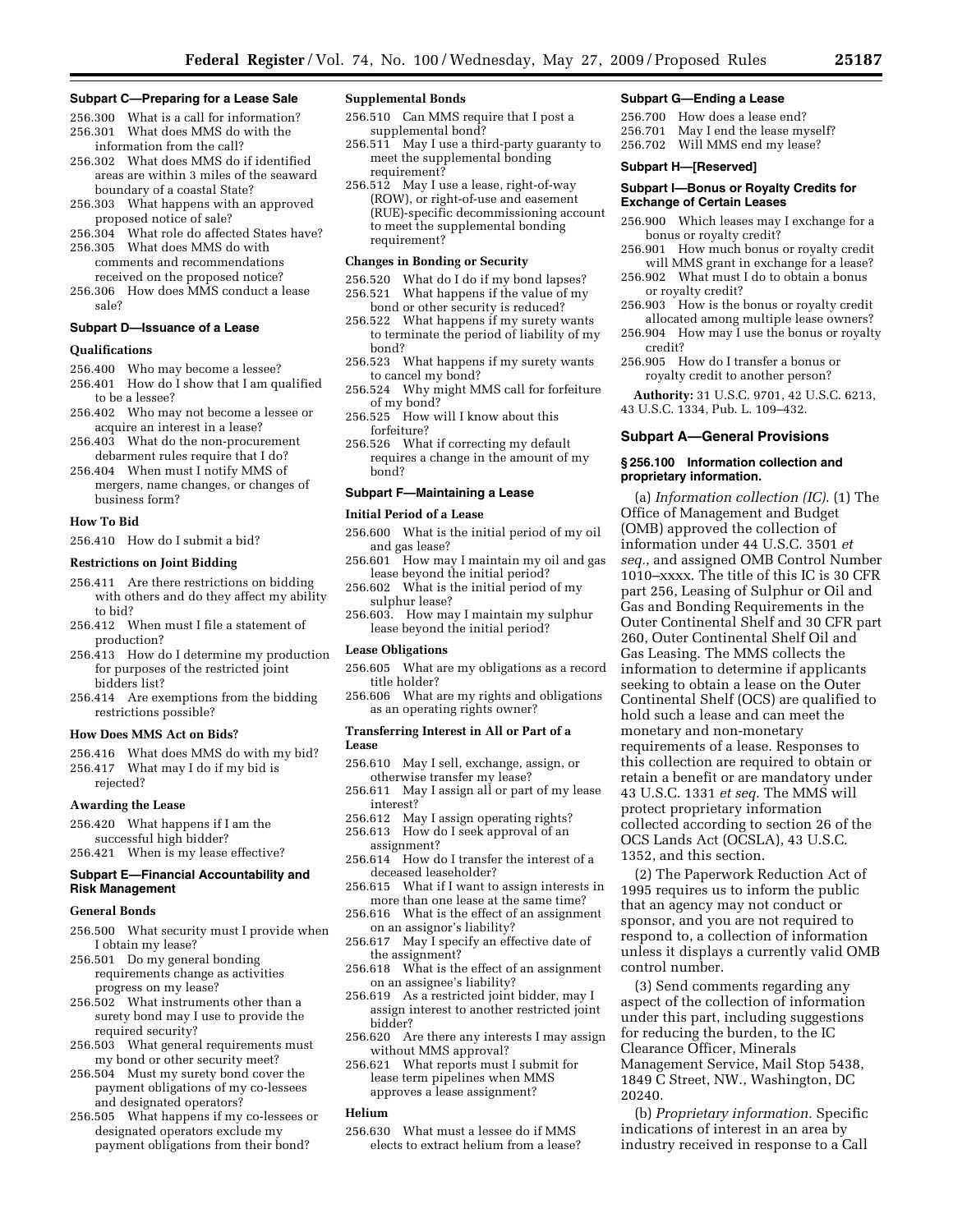for Information issued by the Secretary is proprietary information.

(1) The MMS will handle requests for indications of interest in an area and any other proprietary or privileged information you submit, according to the regulations in 43 CFR part 2.

(2) Upon request, MMS will provide relative summary indications of interest in areas to a Call for Information for a proposed sale.

#### **§ 256.101 What are the consequences if I provide false information?**

Under 18 U.S.C. 1001, it is a crime to knowingly and willfully make any false, fictitious, or fraudulent statements or representations to any U.S. governmental entity regarding any matter within its jurisdiction.

# **§ 256.102 What does this part cover?**

These regulations establish the procedures the Secretary of the Interior and MMS will use to administer a leasing program for minerals on the submerged lands of the OCS, under the OCSLA, 43 U.S.C. 1331 *et seq.* 

#### **§ 256.103 Definitions.**

As used in this part, the term: *Act* means the OCS Lands Act as amended (43 U.S.C. 1331 *et seq.*).

*Affected State* means, with respect to any program, plan, lease sale, or other activity, proposed, conducted, or approved pursuant to the provisions of the Act, any State:

(1) The laws of which are, pursuant to section 4(a)(2) of the Act, 43 U.S.C. 1333(a)(2), to be the law of the United States for the portion of the OCS on which such activity is, or is proposed to be, conducted;

(2) Which is, or is proposed to be, directly connected by transportation facilities to any artificial island or structure referred to in section 4(a)(1) of the Act, 43 U.S.C. 1333(a)(1);

(3) Which is receiving, or in accordance with the proposed activity will receive, oil for processing, refining, or transshipment which was extracted from the OCS and transported directly to such State by means of vessels or by a combination of means including vessels;

(4) Which is designated by the Secretary of the Interior as a State in which there is a substantial probability of significant impact on or damage to the coastal, marine, or human environment; or a State in which there will be significant changes in the social, governmental, or economic infrastructure, resulting from the exploration, development, and production of oil and gas anywhere on the OCS; or

(5) In which the Secretary of the Interior finds that because of such activity, there is, or would be, a significant risk of serious damage to the marine or coastal environment in the event of any oil spill, blowout, or release of oil or gas from vessels, pipelines, or other transshipment facilities due to factors such as prevailing winds and currents.

*Bidding Unit* means portions of two or more blocks combined for bidding purposes that may be bid upon as a single administrative unit and will become a single lease. The term tract, as defined in this section, may also be used.

*Bonus or royalty credit* means a legal instrument or other written documentation, or an entry in an account managed by the Secretary that a bidder or lessee may use in lieu of any other monetary payment for—

(1) A bonus due for a lease on the OCS; or

(2) A royalty due on oil or gas production from any lease located in the Gulf of Mexico.

*Central planning area* means the Central Gulf of Mexico Planning Area of the OCS, as designated in the document entitled, ''Draft Proposed Program Outer Continental Shelf Oil and Gas Leasing Program 2007–2012,'' dated February 2006.

*Coastal environment* means the physical, atmospheric, and biological components, conditions, and factors that interactively determine the state, condition, and quality of the terrestrial ecosystem from the shoreline inward to the boundaries of the coastal zone.

*Coastal zone* means the coastal waters (including the lands therein and thereunder) and the adjacent shorelands (including the water therein and thereunder), strongly influenced by each other and in proximity to the shorelines of several coastal States, and includes islands, transition and intertidal areas, salt marshes, wetlands, and beaches, whose zone extends seaward to the outer limit of the U.S. territorial sea and extends inland from the shore lines to the extent necessary to control shorelands; the uses of which have a direct and significant impact on the coastal waters, and the inward boundaries of which may be identified by several coastal States, under section 305(b)(1) of the Coastal Zone Management Act (CZMA) of 1972, 16 U.S.C. 1454(b)(1).

*Coastline* means the line of ordinary low water along that portion of the coast in direct contact with the open sea and the line marking the seaward limit of inland waters.

*Desoto Canyon OPD* means the official protraction diagram designated as Desoto Canyon which has a western edge located at the universal transverse mercator (UTM) X coordinate 1,346,400 in the North American Datum of 1927 (NAD 27).

*Destin Dome OPD* means the official protraction diagram designated as Destin Dome which has a western edge located at the universal transverse mercator (UTM) X coordinate 1,393,920 in the NAD 27.

*Director* means the Director of MMS of the U.S. Department of the Interior, or an official authorized to act on the Director's behalf.

*Eastern planning area* means the Eastern Gulf of Mexico Planning Area of the OCS, as designated in the document entitled ''Draft Proposed Program Outer Continental Shelf Oil and Gas Leasing Program 2007–2012,'' dated February 2006.

*General bond* means a bond with the amount fixed by regulations. The amount of the bond required is determined by the level of activity on the lease, right-of-way, or right-of-use and easement.

*Human environment* means the physical, social, and economic components, conditions, and factors that interactively determine the state, condition, and quality of living conditions, employment, and health of those affected, directly or indirectly, by activities occurring on the OCS.

*Marine environment* means the physical, atmospheric, and biological components, conditions, and factors which interactively determine the productivity, state, conditions, and quality of the marine ecosystem, including the waters of the high seas, the contiguous zone, transitional and intertidal areas, salt marshes, and wetlands within the coastal zone and on the OCS.

*Mineral* means oil, gas, and sulphur; it also includes sand, gravel, and salt used to facilitate the development and production of oil, gas, or sulphur.

*OCS* means the Outer Continental Shelf, as that term is defined in section 2(a) of the Act, 43 U.S.C. 1331(a).

*Pensacola OPD* means the official protraction diagram designated as Pensacola which has a western edge located at the universal transverse mercator (UTM) X coordinate 1,393,920 in the NAD 27.

*Person* means, in addition to a natural person, an association, a State, a political subdivision of a State, or a private, public, or municipal corporation.

*Secretary* means the Secretary of the Interior or a designated employee.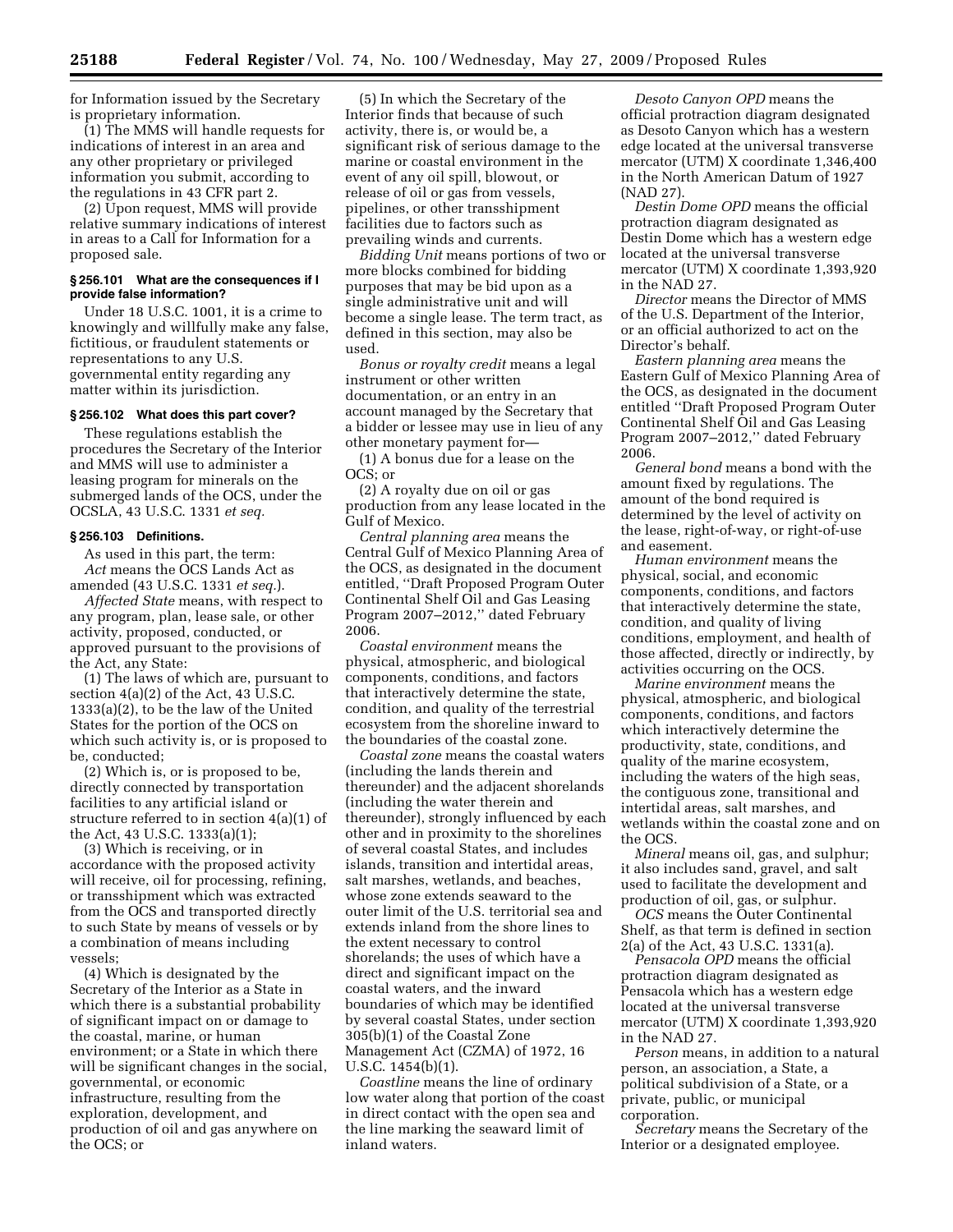*Supplemental bond* means a bond required by MMS based upon potential lease decommissioning liabilities and/or other lease obligations that exceed the general bond.

*Tract* means an area of the OCS that is offered for sale as a single lease. The area may be a whole block, a portion of a block, or combined portions from multiple blocks. The term bidding unit, as defined previously, may also be used.

*We, us,* and *our* means the Minerals Management Service (MMS) of the Department of the Interior.

*You* means a lessee, the holder or owner of operating rights, a designated operator or agent of the lessee(s), a right of use and easement holder, State or Federal, and a pipeline right-of-way holder.

# **§ 256.104 Service fees.**

(a) The table in this paragraph shows the fees that you must pay to MMS for

SERVICE FEE TABLE

the services listed. The fees will be adjusted periodically according to the Implicit Price Deflator for Gross Domestic Product by publication of a document in the **Federal Register**. If a significant adjustment is needed to arrive at the new actual cost for any reason other than inflation, then a proposed rule containing the new fees will be published in the **Federal Register** for comment.

| Service-processing of the following: | Fee amount | 30 CFR<br>citation |
|--------------------------------------|------------|--------------------|
|                                      | \$186      | \$256.613          |
|                                      | 27         | \$256.620(a)       |
|                                      | 27         | \$256.620(b)       |

(b) Payment of the fees listed in paragraph (a) of this section must accompany the submission of the document for approval or filing, or be sent to an office identified by the Regional Director. Once a fee is paid, it is nonrefundable, even if your service request is withdrawn. If your request is returned to you as incomplete, you are not required to submit a new fee with the amended submission.

# **Subpart B—Oil and Gas 5-Year Leasing Program**

#### **§ 256.200 What is the 5-year program?**

Section 18(a) of the Act, 43 U.S.C. 1344(a), requires the Secretary to prepare an oil and gas leasing program that consists of a 5-year schedule of proposed lease sales to best meet national energy needs, showing the size, timing, and location of leasing activity as precisely as possible. The MMS prepares the schedule to obtain the proper balance between the potential for environmental damage, the potential for discovery of oil and gas, and the potential for adverse impact on the coastal zone.

#### **§ 256.201 Does MMS consult with interested parties while preparing the 5-year program?**

In preparing the 5-year program, MMS will consult with States and local governments, industry, and any other interested parties, primarily through public notice and comment procedures, as described in the sections that follow.

# **§ 256.202 How does MMS start the 5-year program preparation process?**

To begin preparation of the 5-year leasing program, MMS invites and considers nominations for any areas to be included or excluded from leasing, by doing the following:

(a) The MMS prepares and makes public, official protraction diagrams and leasing maps of OCS areas. Any area properly included on the official 5-year diagrams and maps may be offered for lease for any mineral not already leased.

(b) The MMS invites and considers any other suggestions and relevant information from Governors of affected States, local Governments, industry, Federal agencies, and other interested parties, through a publication of a request for information in the **Federal Register**. Local Governments must first submit their comments to their State Governor, before sending them to MMS.

(c) The MMS sends letters to the Governor of each affected State asking them to identify specific laws, goals, and policies that we should consider. We ask each State Governor as well as the Department of Commerce to identify the relationship between any oil and gas activity and the State coastal zone management program under sections 305 and 306 of the CZMA, 16 U.S.C. 1454 and 1455. The MMS will consider the coastal zone management program being developed or administered by an affected State under the CZMA.

(d) The MMS asks the Department of Energy for information on regional and national energy markets, OCS production goals, and transportation networks.

# **§ 256.203 What does MMS do before publishing a proposed program?**

After considering the solicited comments and information described in § 256.202, we prepare a proposed leasing program.

(a) At least 60 days before publication of a proposed program, we send a draft

of the proposed program to the Governor of each affected State, who may solicit comments from local Governments that may be affected by the proposed program.

(b) The MMS replies in writing to any comment from a Governor that is received at least 15 days before submission of the proposed program to Congress and its publication for comment in the **Federal Register**.

#### **§ 256.204 How do Governments and citizens comment on the proposed program?**

The MMS publishes the proposed program in the **Federal Register** for comment by the public. At the same time, we send the proposed program to the Governors of the affected States and to Congress and the Attorney General for review and comment.

(a) Governors are responsible for providing a copy of the proposed program to affected local Governments in their State. Local Governments may comment directly to us, but must also send their comments to the Governor of their State.

(b) All comments from any party are due within 90 days after publication in the **Federal Register**.

#### **§ 256.205 What does MMS do before approving a final program or a significant revision?**

At least 60 days before approval, we submit a proposed final program or significant revision to the President and Congress. The MMS also submits any comments received and explains the reasons why we did not accept any specific recommendation of the Attorney General, or of a State or local Government.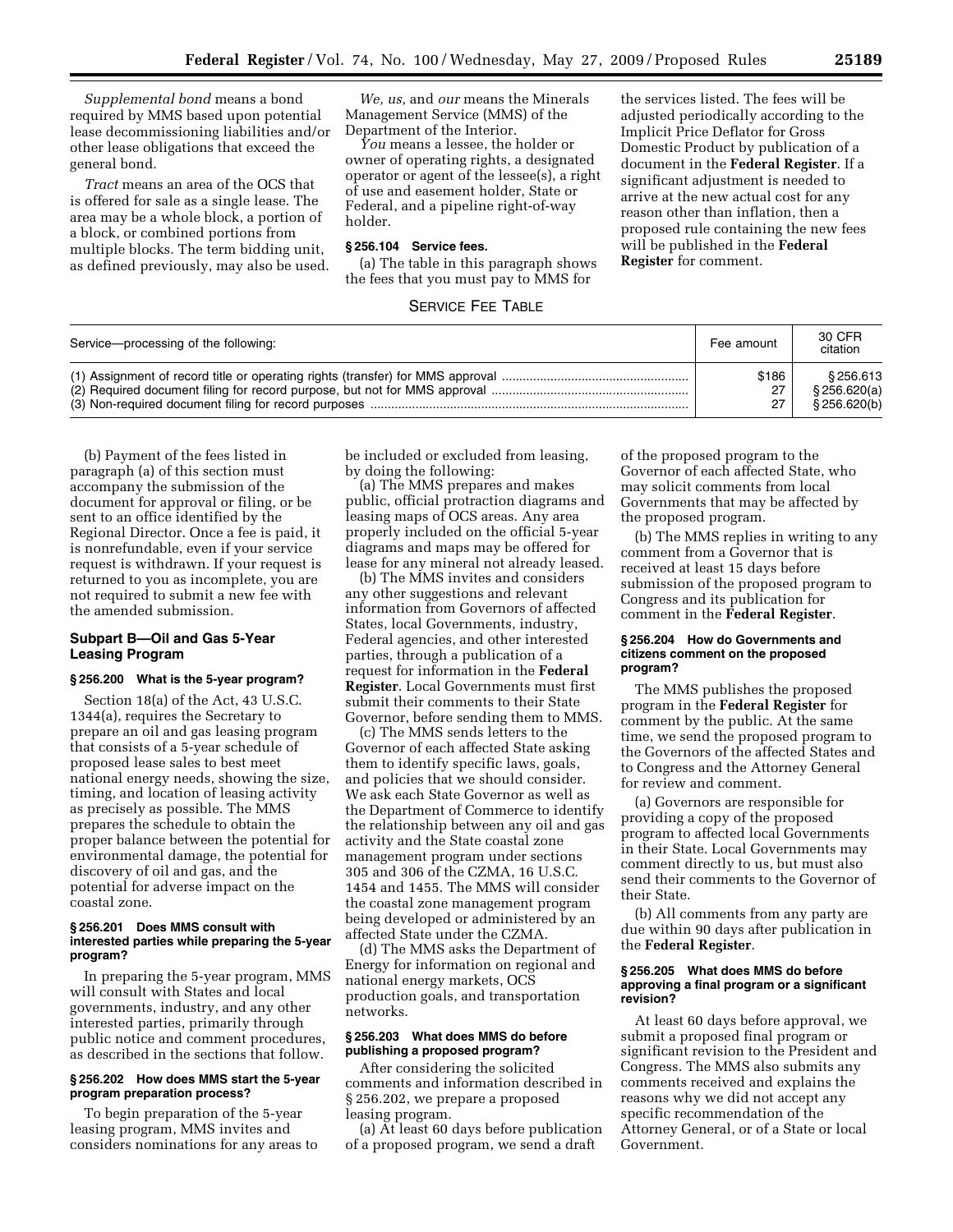## **§ 256.206 Does MMS offer blocks in a sale that is not on the 5-year program schedule?**

(a) The MMS may offer blocks within a planning area included in the 5-year program in an otherwise unscheduled sale, if the block either:

(1) Received a bid that was rejected in an earlier sale;

(2) Had a high bid that was forfeited in a scheduled sale; or

(3) Is a development block subject to drainage.

(b) For an unscheduled sale, we may disclose the classification of the block as a development block. However, blocks in the Central or Western Gulf of Mexico (GOM) planning areas cannot be offered in a sale that is not on the schedule.

# **Subpart C—Preparing for a Lease Sale**

## **§ 256.300 What is a call for information?**

The MMS issues a call for information on areas proposed for leasing in the 5 year program, through publication in the **Federal Register** and other publications as desired. A call may include more than one proposed sale. We request comments on:

(a) Industry interest in the areas proposed for leasing;

(b) Geological conditions, including bottom hazards;

(c) Archaeological sites on the seabed or near shore;

(d) Multiple uses of the proposed leasing area including navigation, recreation, and fisheries;

(e) Other socioeconomic, biological, and environmental information; and

(f) Industry's nominations or indications of interest in specific blocks within areas proposed for leasing in the 5-year program for each sale.

## **§ 256.301 What does MMS do with the information from the call?**

In consultation with appropriate Federal agencies, we develop a proposal to recommend areas to the Secretary for further consideration for leasing and environmental analysis.

(a) The MMS considers all available environmental information, conflicts with other uses, resource potential, industry interest, and other relevant information, including comments received from State and local Governments and other interested parties in response to the call.

(b) The MMS evaluates the area identified for further consideration for the potential effects of leasing on the human, marine, and coastal environments, and to develop measures to mitigate adverse impacts for all the options to be analyzed. We inform the public of any additions or deletions from the area proposed for leasing in the 5-year program that result from the call process.

(c) The MMS prepares appropriate documentation under the National Environmental Policy Act (NEPA).

#### **§ 256.302 What does MMS do if identified areas are within 3 miles of the seaward boundary of a coastal State?**

For areas proposed for leasing that are within 3 geographical miles seaward of the seaward boundary of a coastal State, as defined in and governed by section 1337(g)(2) of the Act, we provide the Governor of the coastal State, pursuant to the confidentiality requirements in part 251 of this chapter, the following:

(a) A schedule for leasing;

(b) All geographical, geological, and ecological characteristics of the areas proposed for leasing;

(c) An estimate of the oil and gas resources; and

(d) An identification of any field, geological structure, or trap that lies within 3 miles of the State's seaward boundary.

#### **§ 256.303 What happens with an approved proposed notice of sale?**

The MMS sends an approved proposed notice of sale to the Governors of affected States and publishes the notice of its availability in the **Federal Register**. The notice includes appropriate stipulations and conditions to mitigate potential adverse impacts on the environment, the Director's findings, and all comments and recommendations received on the proposal.

#### **§ 256.304 What role do affected States have?**

(a) Within 60 days after receiving the proposed notice of sale, Governors of affected States may submit comments and recommendations to MMS regarding the size, timing, and location of the proposed sale. Local Governments may comment to us directly, but must also send their comments to the Governor of their State.

(b) The MMS will provide a consistency determination to affected States that will indicate whether the proposed sale is consistent, to the maximum extent practicable, with the enforceable policies of the applicable coastal zone management programs.

#### **§ 256.305 What does MMS do with comments and recommendations received on the proposed notice?**

The MMS considers all comments and recommendations received in response to the proposed notice of sale. We accept comments and recommendations from States and local Governments if we determine, after providing opportunity for consultation, that they provide for a

reasonable balance between the national interest and the well being of the citizens of the State or locality. We send to each Governor written reasons for rejecting or adopting alternatives on how to address that Governor's recommendations.

#### **§ 256.306 How does MMS conduct a lease sale?**

(a) The MMS publishes a final notice of sale in the **Federal Register** and in other publications, as appropriate, at least 30 days before the date of the sale. The notice:

(1) States the place, time, and method for filing bids and the place, date, and hour for opening bids; and

(2) Contains or references a description of the area offered for lease and any stipulations, terms, and conditions of the sale.

(b) Tracts are offered for lease by competitive sealed bid in accordance with the terms and conditions in the final notice of sale and applicable laws and regulations. Tracts comprise an area not exceeding 5,760 acres, unless we find that a larger area is necessary for reasonable economic production.

#### **Subpart D—Issuance of a Lease**

## **Qualifications**

#### **§ 256.400 Who may become a lessee?**

You may become a lessee if you are: (a) A citizen or national of the U.S.;

(b) An alien lawfully admitted for permanent residence in the U.S., as defined in 8 U.S.C. 1101(a)(20);

(c) A private, public, or municipal corporation organized under the laws of any State of the U.S., the District of Columbia, or any territory or insular possession subject to U.S. jurisdiction;

(d) An association of such citizens, nationals, resident aliens, or corporations;

(e) A State; or

(f) A political subdivision of States.

#### **§ 256.401 How do I show that I am qualified to be a lessee?**

(a) Provide your MMS qualification number if you have qualified with us, in which case you will not need to provide the information in paragraph (b) or (c) of this section, unless we require it.

(b) An individual must submit a written statement of citizenship status attesting to U.S. citizenship. It need not be notarized nor give the age of the individual. A resident alien must submit an original or a photocopy of the Immigration and Naturalization Service form evidencing legal status of the resident alien.

(c) A corporation, association, or other entity must submit evidence (refer to the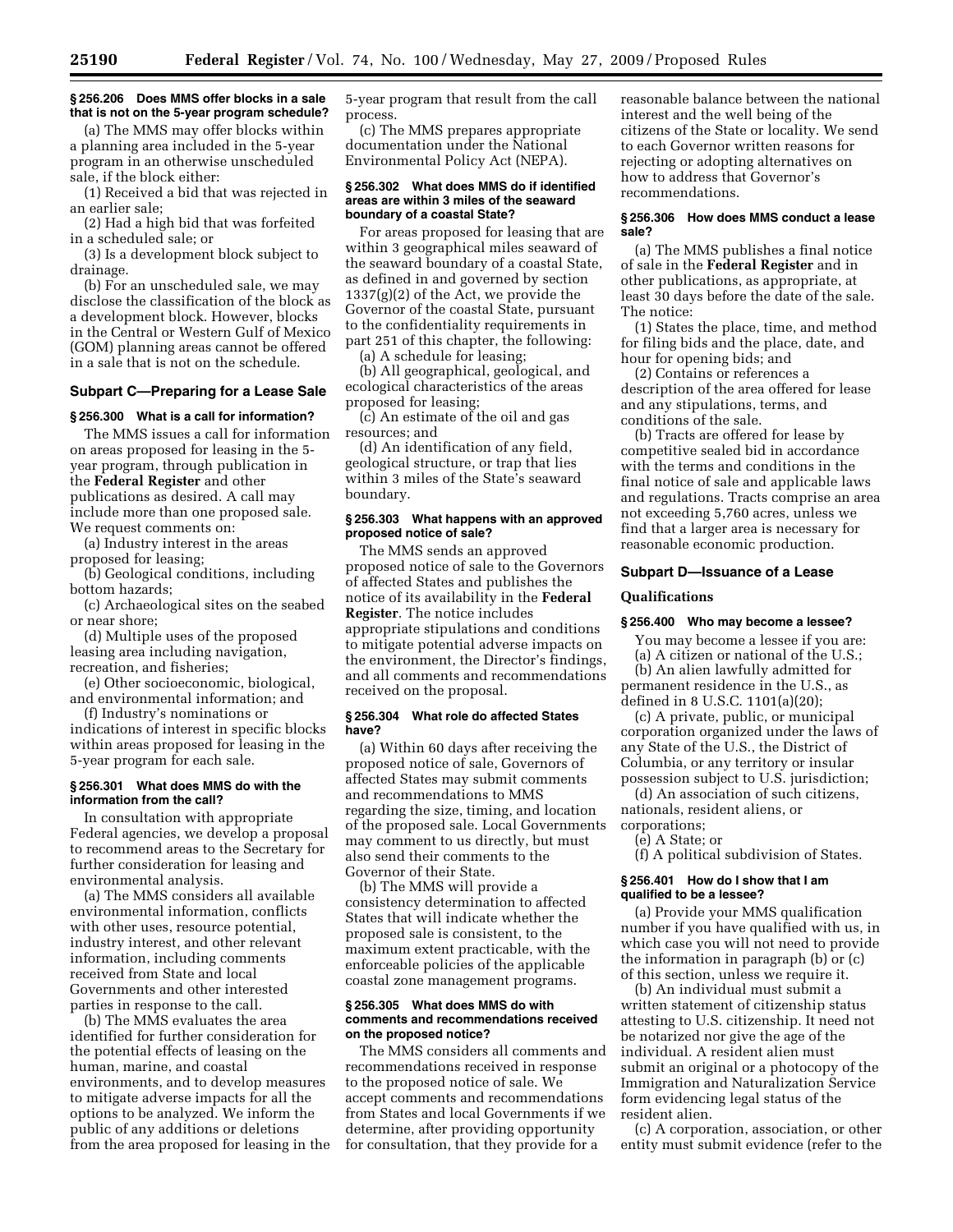table in paragraph (d) of this section) acceptable to MMS that: (1) It is qualified to hold mineral

leases under this subpart;

(2) It is authorized to conduct business under the laws of its State;

(3) It is authorized to hold mineral leases in the OCS under the operating rules of its business; and

(4) The persons holding the titles listed are authorized to bind the

corporation or association when conducting business with us.

(d) Acceptable evidence under paragraph (c) of this section includes, but is not limited to:

| Requirements to qualify as a lessee to hold leases in the OCS:                                                                                                                                                                                                                     | Corp.     | Ltd. prtnsp. | Gen. prtnsp. | <b>LLC</b> | Trust |
|------------------------------------------------------------------------------------------------------------------------------------------------------------------------------------------------------------------------------------------------------------------------------------|-----------|--------------|--------------|------------|-------|
| (1) Certified statement by Secretary, over corporate seal, certifying that<br>the corporation is authorized to hold OCS leases<br>(2) Evidence of authority of titled positions to bind corporation, certified                                                                     | XX        |              |              |            |       |
| by Secretary, over corporate seal, including the following:<br>(i) Certified copy of resolution of the board of directors with titles<br>of officers authorized to bind corporation.<br>(ii) Certified copy of resolutions granting corporate officer authority                    | <b>XX</b> |              |              |            |       |
| to issue a power of attorney.<br>(iii) Certified copy of power of attorney or certified copy of resolu-<br>tion granting power of attorney.                                                                                                                                        |           |              |              |            |       |
| (3) Certificate of partnership or organization paperwork registering with                                                                                                                                                                                                          |           | XX           | XX           | XX         |       |
| (4) Copy of articles of partnership or organization evidencing filing with<br>appropriate Secretary of State, certified by Secretary of partnership                                                                                                                                |           |              |              |            |       |
| (5) Certificate evidencing State where partnership or LLC is registered.<br>Statement of authority to hold OCS leases, certified by Secretary                                                                                                                                      | .         | XX           | XX           | XX         |       |
| OR original paperwork registering with the appropriate State official<br>(6) Statements from each partner or LLC member indicating the fol-                                                                                                                                        | .         | XX.          | XX           | XX         |       |
| (i) If a corporation or partnership, statement of State of organiza-<br>tion and authorization to hold OCS leases, certified by Secretary<br>over corporate seal, if a corporation.<br>(ii) If an individual, a statement of citizenship.                                          | .         | XX           | XX           | XX         |       |
| (7) Statement from general partner, certified by Secretary that:<br>(i) Each individual limited partner is a U.S. citizen and;<br>(ii) Each corporate limited partner or other entity is incorporated or<br>formed and organized under the laws of a U.S. State or terri-<br>tory. | l         | XX           |              |            |       |
| (8) Evidence of authority to bind partnership or LLC, if not specified in<br>partnership agreement, articles of organization, or LLC regulations,<br>i.e., certificates of authority from Secretary reflecting authority of offi-                                                  |           |              |              |            |       |
| (9) Listing of members of LLC certified by Secretary or any member or                                                                                                                                                                                                              |           | XX           | XX           | XX         |       |
| (10) Copy of trust agreement or document establishing the trust and all                                                                                                                                                                                                            |           |              |              | XX         |       |
| amendments, properly certified by the trustee with reference to                                                                                                                                                                                                                    |           |              |              |            | XX.   |
| (11) Statement indicating the law under which the trust is established<br>and that the trust is authorized to hold OCS leases                                                                                                                                                      |           |              |              |            | XХ    |
|                                                                                                                                                                                                                                                                                    |           |              |              |            |       |

#### **§ 256.402 Who may not become a lessee or acquire an interest in a lease?**

You may not become a lessee or acquire an interest in a lease if:

(a) You or your principals are excluded or disqualified from participating in transactions covered by the Federal non-procurement debarment and suspension system (2 CFR parts 180 and 1400), unless MMS explicitly has approved an exception for this transaction;

(b) You or your principals fail to meet or exercise due diligence under section 8(d) of the Act, 43 U.S.C. 1337(d) on any other OCS lease; or

(c) The MMS determines after notice and opportunity for a hearing under 30 CFR part 290, subpart A, that your operating performance is unacceptable

under 30 CFR part 250 on any other OCS lease.

## **§ 256.403 What do the non-procurement debarment rules require that I do?**

You must comply with the Department of the Interior's nonprocurement debarment regulations at 2 CFR parts 180 and 1400.

(a) You must notify MMS if you know that you or your principals are excluded, disqualified, or convicted of crime as described in 2 CFR part 180 subpart I. You must make this notification before you sign a lease, assignment of record title interest, or transfer (assignment) of operating rights interest; or become a lease or unit operator. This paragraph does not apply if you have previously provided a statement disclosing this information,

and we have received an exception from the Department of the Interior as described in 2 CFR 180.135.

(b) If you wish to enter into a covered transaction with another person at the next lower tier, you must first:

(1) Verify that the person is not excluded or disqualified under the requirements in 2 CFR part 180; and

(2) Require the person to: (i) Comply with this subpart; and

(ii) Include the obligation to comply with this subpart in their contracts and other transactions.

(c) After you enter into a covered transaction, you must immediately notify MMS in writing if you learn that:

(1) You failed to disclose information earlier; or

(2) Due to changed circumstances, you or your principals now meet any of the criteria in 2 CFR 180.800.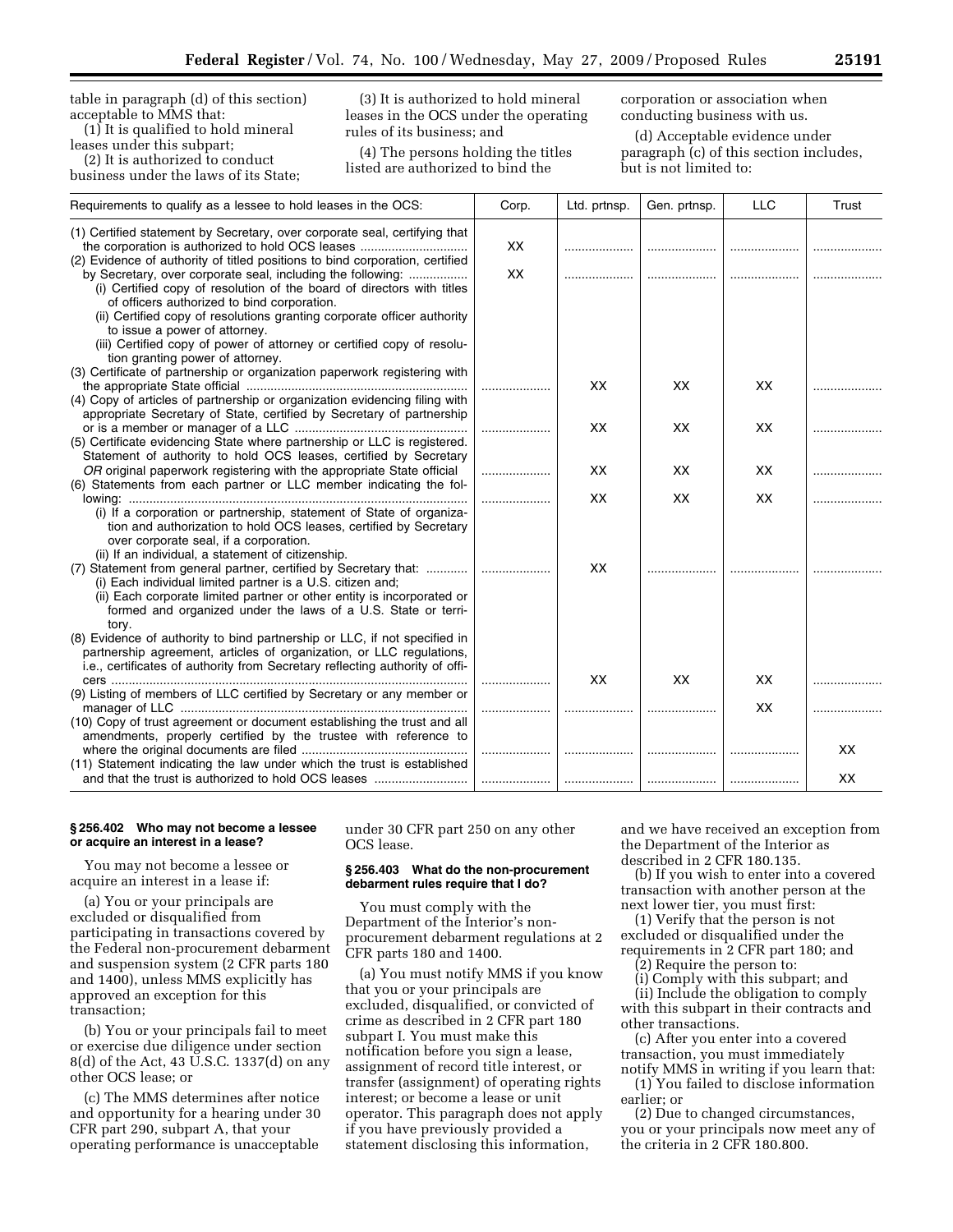#### **§ 256.404 When must I notify MMS of mergers, name changes, or changes of business form?**

You must immediately notify us of any merger, name change, or change of business form. The latest you may make this notification is 1 year after the earliest effective date or the date of filing the change or action with the Secretary of the State or other authorized official in the State of original registry.

#### **How to Bid**

#### **§ 256.410 How do I submit a bid?**

(a) You must submit a separate sealed bid for each tract or bidding unit to the address provided and by the time specified in the notice of sale. You may not bid on less than an entire tract or bidding unit.

(b) You must include a deposit to cover all bids submitted. The notice of sale specifies the amount and method of payment.

(c) You may not submit a bid on an OCS lease if, after notice and hearing under 30 CFR part 290, the Secretary finds that you are not meeting the diligence requirements on any other OCS lease.

(d) If your high bid is rejected, then the decision of the authorized officer on bids must be the final decision of the Department, subject only to reconsideration by the Secretary, upon your written request as set out in § 256.417.

## **Restrictions on Joint Bidding**

#### **§ 256.411 Are there restrictions on bidding with others and do they affect my ability to bid?**

The Energy Policy and Conservation Act of 1975, 42 U.S.C. 6213, prohibits joint bidding by major oil and gas producers under the following circumstances:

(a) The MMS publishes a restricted joint bidders list twice yearly in the **Federal Register**. Persons appearing on this list are limited in their ability to submit joint bids (see paragraph (c) of this section). The list:

(1) Consists of the persons chargeable with an average worldwide daily production in excess of 1.6 million barrels of crude oil, liquefied petroleum products, or the Btu equivalent in natural gas, for the prior production period; and

(2) Is based upon the statement of production that you must file as required by § 256.412.

(b) If we place you on the restricted joint bidders list, we will send you a copy of the order placing you on the list. You may appeal this order to the

Interior Board of Land Appeals under 30 CFR part 290, subpart A.

(c) If you are listed in the **Federal Register** in any group of restricted bidders, you may not bid:

(1) Jointly with another person in any other group of restricted bidders for the applicable 6-month bidding period; or

(2) Separately during the 6-month bidding period if you have an agreement with another restricted bidder that would result in joint ownership in an OCS lease.

(d) As a bidder, you are prohibited from unlawful combination with, or intimidation of, bidders under 18 U.S.C. 1860.

# **§ 256.412 When must I file a statement of production?**

(a) You must file a statement of production if you had an average worldwide daily production of over 1.6 million barrels for the prior production period (determine your production using the method in § 256.413). Your statement must specify that you were chargeable with an average daily production in excess of 1.6 million barrels for the prior production period.

(b) The prior production periods are as follows:

| For the bidding pe-                                           | The prior production pe-                        |
|---------------------------------------------------------------|-------------------------------------------------|
| riod of $\ldots$                                              | riod is the preceding                           |
| (1) May through<br>October,<br>(2) November<br>through April, | July through December.<br>January through June. |

(c) You must file the statement of production by the following deadlines:

| For the bidding pe-<br>riod of $\ldots$ | You must file the state-<br>ment by $\ldots$ |
|-----------------------------------------|----------------------------------------------|
| (1) May through<br>October,             | March 17.                                    |
| (2) November<br>through April,          | September 17.                                |

(d) If you file a statement of production, MMS may require you to submit a detailed report of production.

(1) The detailed report must list crude oil, liquefied petroleum products, or Btu equivalent in natural gas chargeable for the prior production period.

(2) You must submit this report within 30 days after receiving the MMS request.

(3) The MMS may inspect and copy such documents, records of production, analyses, and other material to verify the accuracy of any earlier statements of production.

(e) If you submit a statement of production that misrepresents your chargeable production, we may cancel any of your leases that were awarded in reliance upon such statement.

#### **§ 256.413 How do I determine my production for purposes of the restricted joint bidders list?**

(a) To determine the amount of production chargeable to you, add together:

(1) Your average daily production in barrels of crude oil, liquefied petroleum products, or the Btu equivalent in natural gas worldwide; and

(2) Your proportionate share of the average daily production owned by any entity which has an interest in you as the reporting person, and in which you have an interest.

(b) For the purpose of this section, *average daily production* includes production owned by:

(1) You;

(2) Every subsidiary of yours;

(3) Every person of which you are a subsidiary; and

(4) Every subsidiary of any person of which you are a subsidiary.

(c) For purposes of this section, *interest* means at least 5 percent ownership or control of you or the reporting person and includes any interest:

(1) From ownership of securities or other evidence of ownership; or

(2) By participation in any contract, agreement, or understanding regarding control of the person or their production of crude oil, liquefied petroleum products, or the Btu equivalent in natural gas.

(d) For purposes of this section, *entity*  means a person that meets both of the following criteria:

(1) The entity is, in addition to a natural person, a corporation, partnership, association, joint-stock company, trust, fund, or any receiver, trustee in bankruptcy, or similar official acting for such a company; and

(2) Fifty (50) percent or more of the entity's stock or other interest having power to vote for the election of a controlling body, such as directors or trustees, is directly or indirectly owned, controlled, or held with the power to vote by another person.

## **§ 256.414 Are exemptions from the bidding restrictions possible?**

The MMS may exempt you from the bidding restrictions if, after an opportunity for a hearing, we find that extremely high costs in an area would preclude exploration and development without an exemption.

# **How Does MMS Act on Bids?**

# **§ 256.416 What does MMS do with my bid?**

(a) The MMS opens the sealed bids at the place, date, and hour specified in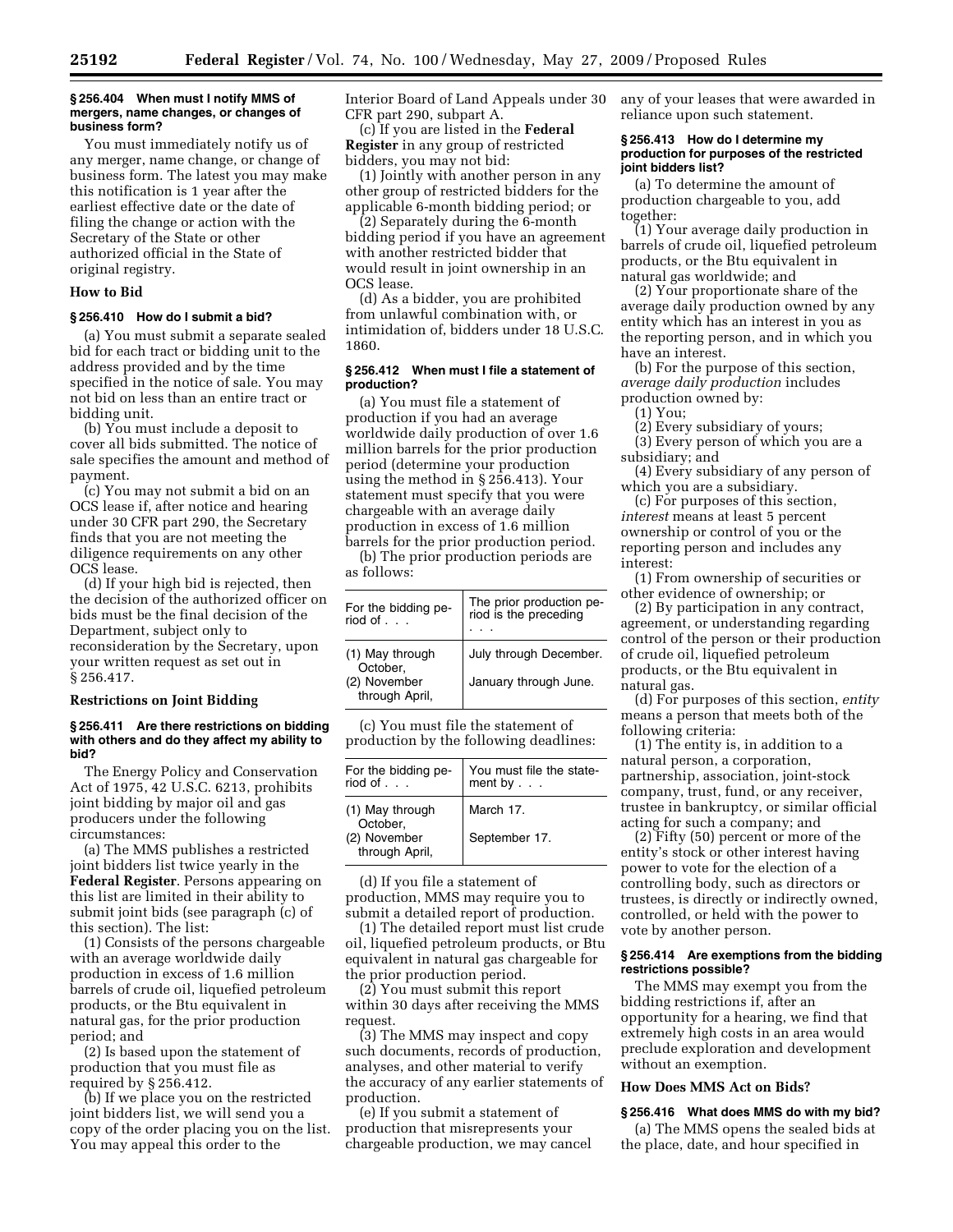the notice of sale for the sole purpose of publicly announcing and recording the bids. We do not accept or reject any bids at that time.

(b) The MMS accepts or rejects all bids within 90 days, although we may extend that time if necessary. We reserve the right to reject any and all bids, regardless of the amount offered. If your bid is rejected, we will refund any money deposited with your bid plus any interest accrued.

(c) If the highest bids are tied, MMS will notify the tied bidders. Within 15 days after notification, the tied bidders may agree to accept the lease jointly, if not otherwise prohibited from bidding together. The tied bidders must notify MMS of their decision and submit a copy of their agreement to accept the lease jointly. Or, they may decide between themselves which bidder(s) will become the lessee, and notify MMS of their decision. If there is no such agreement, we will award the lease to the high bidder selected by lot.

(d) The MMS offers the Attorney General the opportunity to review the results of the sale before we accept the bids and issue the leases.

## **§ 256.417 What may I do if my bid is rejected?**

You may ask MMS in writing for reconsideration within 15 days of bid rejection. You will receive a written response either affirming or reversing the rejection.

# **Awarding the Lease**

## **§ 256.420 What happens if I am the successful high bidder?**

If you are the successful bidder, you will receive the appropriate number of copies of the lease on a form approved by MMS.

(a) When you receive the lease copies, within 11-business days after receipt, you must:

(1) Execute the lease;

(2) Pay the first year's rental; (3) Pay the balance of the bonus,

unless deferred under (b) below; and

(4) File a bond under subpart E of this part.

(b) If provided for in the notice of sale, we may defer any part of the bonus payment for up to 5 years after the sale according to a schedule included in the notice of sale. You must provide a bond acceptable to us for payment of a deferred bonus.

(c) If you do not execute and return the lease within 11 business days after receipt, or if you otherwise fail to comply with applicable regulations, your deposit will be forfeited and MMS may take appropriate action to collect the full amount bid, if so provided for in the notice of sale. However, we will return any deposit with interest if the tract is withdrawn from leasing before you execute the lease.

(d) If you use an agent to execute the lease, you must include evidence with the executed copies of the lease form that you authorized the agent to act for you. After you comply with all requirements in this section, and after we have executed the lease, we will send you an executed copy.

# **§ 256.421 When is my lease effective?**

Your lease is effective on the first day of the month following the date that MMS executes the lease. You may request in writing, before we execute the lease, that your lease be effective as of the first day of the month in which we execute it.

## **Subpart E—Financial Accountability and Risk Management**

#### **General Bonds**

## **§ 256.500 What security must I provide when I obtain my lease?**

(a) Before MMS will issue your lease or approve an assignment of an existing lease, you must provide one of the following general bonds on Form MMS– 2028:

(1) A lease-specific \$50,000 general bond that guarantees compliance with all terms and conditions of the lease; or

(2) An area-wide \$300,000 general bond that guarantees compliance with all terms and conditions of all your leases in the area where your lease is located; or

(3) A lease-specific or area-wide general bond as required for exploration or development and production activities as specified in § 256.501.

(b) For the purpose of an area-wide bond, the areas are each planning area as administered by MMS.

(c) You have met the bonding requirement under this section if your designated lease operator provides a lease-specific or area-wide general bond that guarantees compliance with all terms and conditions of the lease, as required under § 256.501.

(d) The MMS may adjust the dollar amount of the general bonds described in this section by using the Implicit Price Deflator for Gross Domestic Product or a substantially equivalent index.

# **§ 256.501 Do my general bonding requirements change as activities progress on my lease?**

The table in this paragraph contains the general bond requirements for each stage of activity on your lease. Each bond must guarantee compliance with all terms and conditions of the lease. You may satisfy these bond requirements with a new bond or by increasing the amount of your existing bonds required under § 256.500.

| Stage of<br>activity                                | Amount of<br>general bond | Deadline for submission                                                                                                                                                                                                  | Exceptions                                                                                                                                                                                                                                                                                                                                                                                                                                                                                                                        |
|-----------------------------------------------------|---------------------------|--------------------------------------------------------------------------------------------------------------------------------------------------------------------------------------------------------------------------|-----------------------------------------------------------------------------------------------------------------------------------------------------------------------------------------------------------------------------------------------------------------------------------------------------------------------------------------------------------------------------------------------------------------------------------------------------------------------------------------------------------------------------------|
| (a) Before lease explo-<br>ration activities begin. | \$200,000                 | Earlier of either of the following: The date you<br>submit an Exploration Plan (EP) for approval;<br>or the date you, as an assignee, submit a re-<br>quest for approval of assignment of a lease<br>with an approved EP | The Regional Director may authorize you to sub-<br>mit the \$200,000 bond after you submit an EP,<br>but before we approve drilling activities under<br>the EP. You need not submit and maintain a<br>\$200,000 lease exploration bond if you furnish<br>and maintain either:<br>(1) A \$1 million area-wide bond issued by a cer-<br>tified surety and conditioned on compliance<br>with all the terms and conditions of all leases<br>in the area; or<br>(2) A \$3 million area-wide bond under paragraph<br>(b) of this table. |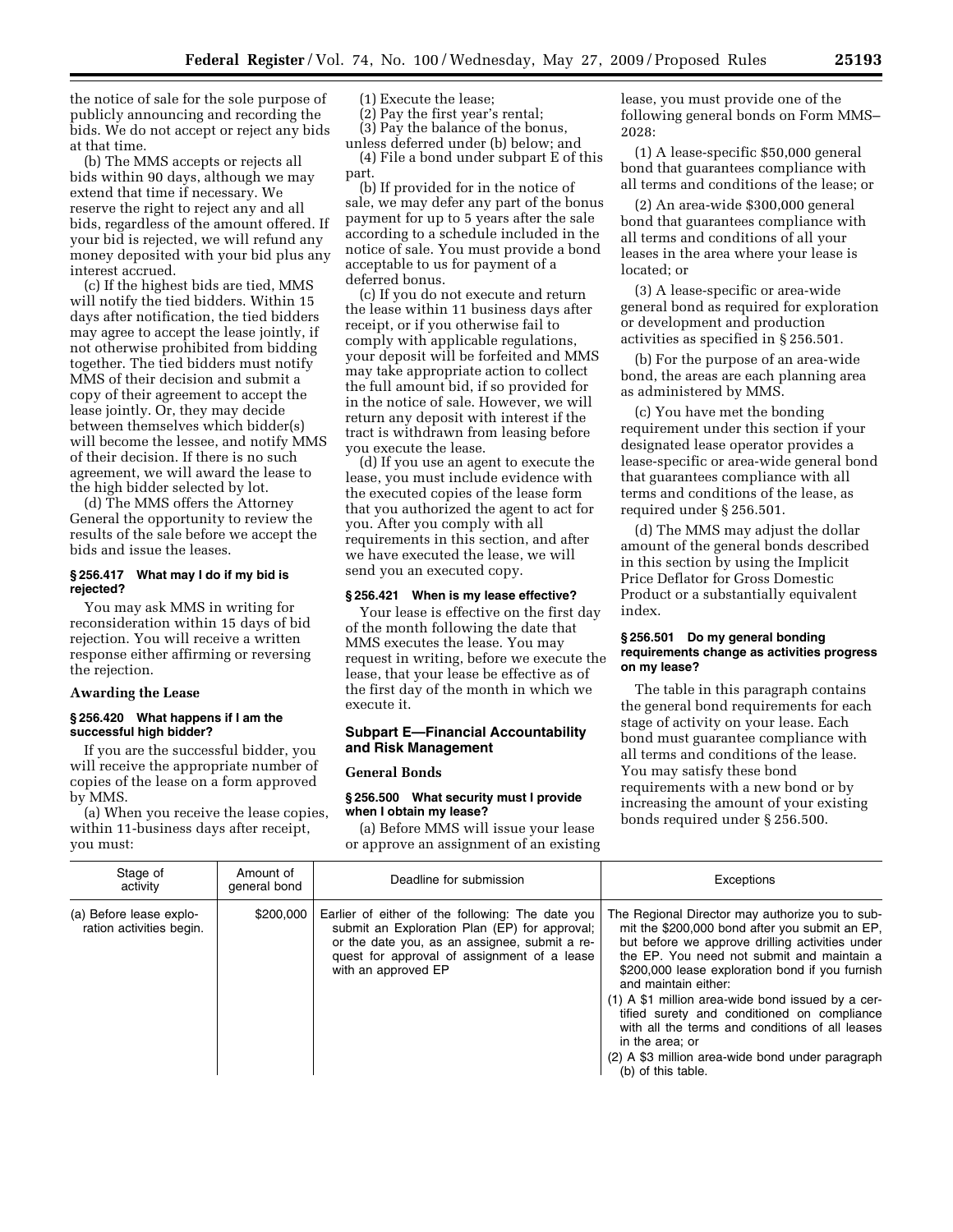| Stage of<br>activity                                                    | Amount of<br>general bond | Deadline for submission                                                                                                                                                                                                                                                                                         | Exceptions                                                                                                                                                                                                                                                                                                                                                                                                                                                                                                                                                                                                                                                                                                                                                                                                                                                                                          |
|-------------------------------------------------------------------------|---------------------------|-----------------------------------------------------------------------------------------------------------------------------------------------------------------------------------------------------------------------------------------------------------------------------------------------------------------|-----------------------------------------------------------------------------------------------------------------------------------------------------------------------------------------------------------------------------------------------------------------------------------------------------------------------------------------------------------------------------------------------------------------------------------------------------------------------------------------------------------------------------------------------------------------------------------------------------------------------------------------------------------------------------------------------------------------------------------------------------------------------------------------------------------------------------------------------------------------------------------------------------|
| (b) Before lease devel-<br>opment and produc-<br>tion activities begin. | \$500,000                 | Earlier of either of the following: The date you<br>submit a Development and Production Plan<br>(DPP) or Development Operations Coordina-<br>tion Document (DOCD) for approval; or the<br>date you, as an assignee, submit a request for<br>approval of assignment of a lease with an ap-<br>proved DPP or DOCD | The Regional Director may authorize you to sub-<br>mit the \$500,000 lease development bond<br>after you submit a DPP or DOCD, but before<br>we approve the installation of a platform or the<br>commencement of drilling activities under the<br>DPP or DOCD. You need not submit and<br>maintain a \$500,000 lease development bond<br>if you furnish and maintain a \$3 million area-<br>wide bond that is issued by a certified surety<br>and conditioned on compliance with all the<br>terms and conditions of all leases in the area.<br>We may accept a bond of less than \$500,000<br>if:<br>(1) You can demonstrate that wells and plat-<br>forms can be abandoned and removed and<br>drilling and platform sites cleared of obstruc-<br>tions for less than \$500,000; and<br>(2) The bond is at least equal to the cost of well<br>abandonment, platform removal, and site<br>clearance. |

#### **§ 256.502 What instruments other than a surety bond may I use to provide the required security?**

You may pledge U.S. Department of Treasury securities or other types of security instruments if MMS determines that such security protects us to the same extent as the required bond. If you use a Treasury security:

(a) You must post 115 percent of your bonding amount.

(b) You must daily monitor the collateral value of your security. If the collateral value of your security, as determined in accordance with the 31 CFR part 225 Collateral Margins Table [\(which can be found at](http://www.treasurydirect.gov) *http:// www.treasurydirect.gov*) falls below the required level of coverage, you must within 10-business days, pledge additional security to provide the required amount.

(c) You must include with your pledge, authority for us to sell the security and use the proceeds if we determine that you have failed to comply with any of the terms and conditions of your lease, right-of-way (ROW), or right-of-use and easement (RUE), any subsequent approval or authorization, or applicable regulations.

# **§ 256.503 What general requirements must my bond or other security meet?**

(a) Any bond or other security that you provide must:

(1) Be payable to MMS upon demand; (2) Guarantee compliance under the

lease and regulations of all of your nonmonetary obligations and those of all lessees, operating rights owners, and operators on the lease; and

(3) Guarantee all of your monetary obligations.

(b) All surety bonds and Treasury notes must be on an official form

approved by MMS. You may submit a bond on an approved form that you have reproduced. If the document you submit either advertently or inadvertently omits any terms and conditions that are included on the approved form, your bond is deemed to contain the omitted terms and conditions of the official form.

(c) The MMS reserves the right to require electronic filing with a 90-day notice published in the **Federal Register**.

(d) Surety bonds must be issued by a surety that the Treasury certifies as acceptable to provide bonds to Federal agencies by listing in the current Treasury Circular 570, as required by 31 CFR 223.16. You may obtain a copy of Circular 570 from the Treasury Web site at *[http://www.fms.treas.gov.](http://www.fms.treas.gov)* 

(e) You and a certified surety must execute your bond. When the surety is a corporation, an authorized corporate officer must sign the bond and attest to it over the corporate seal, and include the power of attorney authorizing said officer to bind the security.

(f) You may not terminate the period of liability of, or cancel your bond, except as provided in this subpart. Bonds must continue in full force and effect even though an event has occurred that could diminish, terminate, or cancel a surety's obligation under State law.

#### **§ 256.504 Must my surety bond cover the payment obligations of my co-lessees and designated operators?**

You may exclude from coverage the payment obligations of a co-lessee or designated operator from your bond by giving MMS a written statement specifying which co-lessees and designated operators are to be excluded.

The exclusion of payment obligations from coverage does not exclude the nonpayment obligations of the lease.

#### **§ 256.505 What happens if my co-lessees or designated operators exclude my payment obligations from their bond?**

You must post a bond at the level specified in this subpart for the level of activity on the lease. We may require a lesser amount if you can demonstrate that your payment obligations are less than the bond amounts required.

#### **Supplemental Bonds**

#### **§ 256.510 Can MMS require that I post a supplemental bond?**

(a) To ensure coverage of potential lease, ROW, or RUE decommissioning liabilities and/or other obligations, MMS may determine that you need to provide a supplemental bond as security in addition to the requirements under §§ 256.500 and 256.501 for general bonds. The Regional Director may require you to demonstrate the sufficiency of your bond to accomplish your lease obligations. You must submit supplemental bonds on Form MMS– 2028A.

(b) A requirement to post a supplemental bond(s) will be based on the Regional Director's determination of the cost to meet all accrued and anticipated obligations of your lease(s), ROW(s), or RUE(s), including those arising from operating rights interests, and an evaluation of the probability that you will be able to carry out present and future financial obligations as demonstrated by:

(1) Financial capacity substantially in excess of existing and anticipated lease and other obligations, as evidenced by audited financial statements (including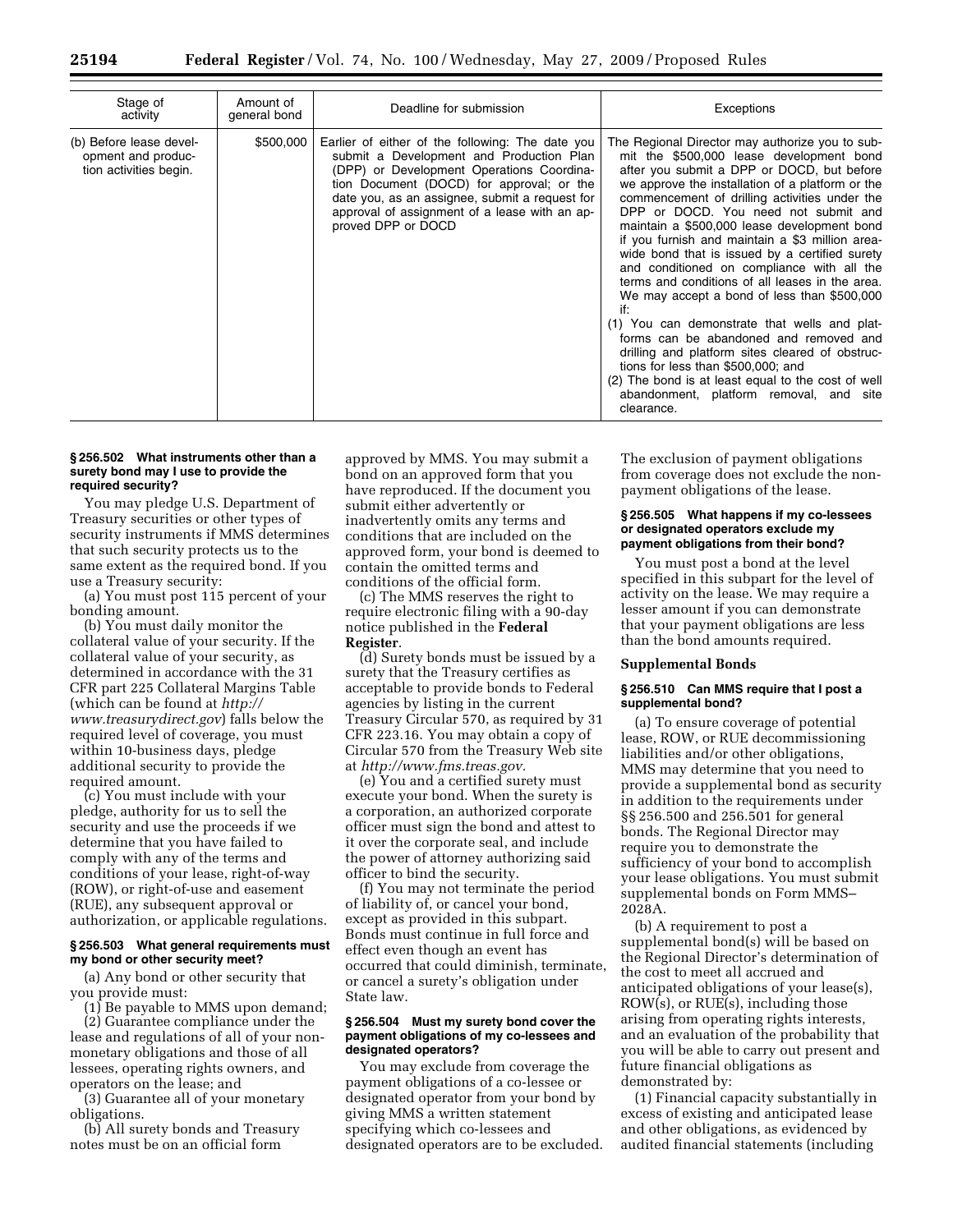auditor's certificate, balance sheet, and profit and loss sheet);

(2) Projected financial strength significantly in excess of existing and future lease and other obligations based on the estimated value of your existing OCS lease production;

(3) Business stability based on 5 years of continuous operation and production of oil and gas or sulphur in the OCS or onshore;

(4) Reliability in meeting obligations based on credit ratings or trade references, including names and addresses of other lessees, drilling contractors, and suppliers with whom you have dealt; and

(5) A record of compliance with laws, regulations, and lease, ROW, or RUE terms.

(c) The MMS determines the amount of supplemental bond required to guarantee compliance. The Regional Director performs a case-specific analysis and considers such items as the potential underpayment of royalties; the cumulative obligations to abandon wells and remove platforms and facilities; and the requirement to clear the seafloor of obstructions.

(d) If your cumulative potential obligations and liabilities increase or decrease, MMS may adjust the amount of the supplemental bond required.

(1) The MMS will notify you of any proposed adjustment to your bond amount and give you an opportunity to comment.

(2) If you request a reduction, you must submit evidence to the Regional Director that the projected amount of royalties due the Government over the next 12 months, any past due royalties, other payment obligations, and the estimated costs of your required decommissioning and cleanup, are less than the required bond amount. If MMS agrees, we will reduce the amount of the supplemental bond required.

(e) Your supplemental bond must meet the requirements specified for general bonds under § 256.503. You may utilize U.S. Department of the Treasury securities or other types of security instruments that MMS determines protect us to the same extent as the required bond. If you use a Treasury security, you must meet the requirements specified for general bonds in § 256.502.

#### **§ 256.511 May I use a third-party guaranty to meet the supplemental bonding requirement?**

(a) You may use a third-party guaranty if the guarantor meets the criteria prescribed in paragraph (b) of this section and submits an agreement meeting the criteria prescribed in paragraph (c) of this section. The agreement must guarantee compliance with the obligations of all lessees, operating rights owners, and operators on the lease(s), ROW(s), and RUE(s).

(b) The MMS will consider the following factors in deciding whether to accept an agreement:

(1) The length of time that your guarantor has been in continuous operation as a business entity. You may

exclude periods of interruption that are beyond the guarantor's control by demonstrating, to the satisfaction of the Regional Director, that the interruptions do not affect the likelihood of your guarantor remaining in business during exploration, development, production, and decommissioning operations on your lease(s), ROW(s), and RUE(s) covered by the indemnity agreement.

(2) Financial information available in the public record or submitted by your guarantor in sufficient detail to show us that your guarantor meets the criteria stated in paragraph (b)(4) of this section. Such detail includes:

(i) The current rating for its most recent bond issuance by a generally recognized bond rating service such as Moody's Investor Service or Standard and Poor's Corporation;

(ii) Your guarantor's net worth, taking into account liabilities for compliance with all terms and conditions of your lease, regulations, and other guarantees;

(iii) Your guarantor's ratio of current assets to current liabilities, taking into account liabilities for compliance with all terms and conditions of your lease, regulations, and other guarantees; and

(iv) Your guarantor's unencumbered domestic fixed assets.

(3) If the information in paragraph (b)(2) of this section is not publicly available, your guarantor must submit the information in the following table, to be updated annually within 90 days of the end of the fiscal year (FY) or as otherwise prescribed.

| Your guarantor must submit                                                                                                                                    | That $\ldots$                                                                                                                                                                                                                                                             |
|---------------------------------------------------------------------------------------------------------------------------------------------------------------|---------------------------------------------------------------------------------------------------------------------------------------------------------------------------------------------------------------------------------------------------------------------------|
| (i) Financial statements for the most recently completed FY                                                                                                   | Include a report by an independent certified public accountant con-<br>taining the accountant's audit or review opinion of the statements.<br>The report must be prepared in conformance with generally accepted<br>accounting principles and contain no adverse opinion. |
| (ii) Financial statement for completed quarter in the current FY<br>(iii) Additional information related to bonds, if requested by the Re-<br>gional Director | Your quarantor's financial officer certifies to be correct.<br>Your guarantor's financial officer certifies to be correct.                                                                                                                                                |

(4) Your guarantor's total outstanding and proposed guarantees must not exceed 25 percent of its unencumbered domestic net worth.

(c) Your guarantor must submit an agreement executed by the guarantor and all parties bound by the agreement. All parties are bound jointly and severally and must meet the qualifications set forth in §§ 256.400 and 256.401.

(1) When any party is a corporation, two corporate officers authorized to execute the indemnity agreement on behalf of the corporation must sign the agreement.

(2) When any party is a partnership, joint venture, or syndicate, the indemnity agreement must bind each party who has a beneficial interest in your guarantor and provide that, upon MMS demand under your guaranty, each party is jointly and severally liable for compliance with all terms and conditions of your lease(s), ROW(s), and RUE(s) covered by the agreement.

(3) When forfeiture of the guaranty is called for, the agreement must provide that your guarantor will either bring your lease(s), ROW(s), and RUE(s) into compliance or provide, within 7 calendar days, sufficient funds to permit MMS to complete corrective action.

(4) The guaranty agreement must contain a confession of judgment, providing that, if we determine that you are, or your operator or operating rights owner is, in default, the guarantor must not challenge the determination and must remedy the default.

(5) If you fail, or your operator or operating rights owner fails, to comply with any law, term, or regulation, your guarantor must either take corrective action or provide, within 7-calendar days or other agreed upon time period, sufficient funds for MMS to complete corrective action. Such compliance must not reduce your guarantor's liability.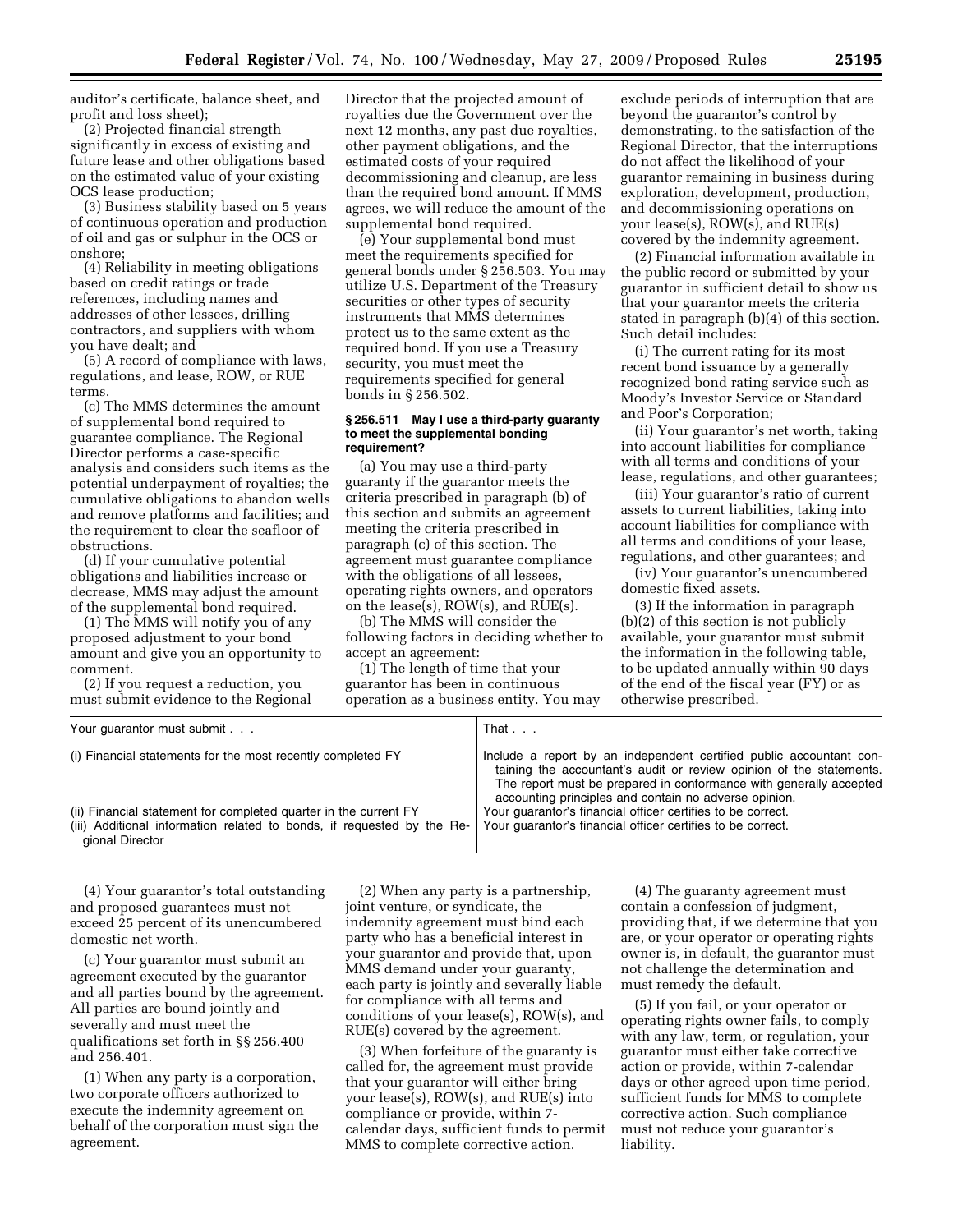(6) If your guarantor wants to terminate the period of liability, your guarantor must notify you and us at least 90 days before the proposed termination date, obtain our approval for termination of all or a specified portion of the guarantee for liabilities arising after that date, and remain liable for all your work performed during the period the agreement is in effect.

(7) Each guaranty submitted pursuant to this section is deemed to contain all the above terms, even if they are not actually in the agreement.

(d) If your guaranty is to be terminated, you must provide an acceptable replacement in the form of a bond or other security before the termination.

#### **§ 256.512 May I use a lease, right-of-way (ROW), or right-of-use and easement (RUE) specific decommissioning account to meet the supplemental bonding requirement?**

(a) The MMS may authorize you to establish a lease, ROW, or RUE-specific decommissioning account in a Federally-insured institution in lieu of a supplemental bond. The funds must not be withdrawn from the account without written approval by MMS.

(1) The funds must be payable to MMS and pledged to meet your decommissioning obligations.

(2) You must fully fund the account to cover all costs of decommissioning, including site clearance within the time we prescribe. The MMS will estimate the cost of decommissioning and site clearance.

(b) Any interest paid on the account will be treated as account funds unless MMS authorizes in writing that any interest be paid to the depositor.

(c) The Regional Director may allow you to pledge Treasury securities payable to MMS on demand to satisfy your obligation to make payments into the account. Acceptable Treasury securities and their collateral value are defined in 31 CFR part 380.

(d) The MMS may require you to create an overriding royalty or

production payment obligation for the benefit of the account. The obligation may be associated with production from another lease.

# **Changes in Bonding or Security**

#### **§ 256.520 What do I do if my bond lapses?**

(a) If your surety is decertified by the Treasury, becomes bankrupt or insolvent, or if your surety's charter or license is suspended or revoked, you must provide alternate security immediately. You must promptly inform MMS about the bond lapse and provide a new bond to us in the amount required under this subpart.

(b) You and your surety must notify MMS within 72 hours after you learn of any action filed alleging that you are, or your surety or guarantor is, insolvent or bankrupt, or has been decertified by the U.S. Treasury.

## **§ 256.521 What happens if the value of my bond or other security is reduced?**

If the value of your bond or other security is reduced because of a default or any other reason, you must provide additional bond coverage sufficient to meet the requirements of this subpart within 45 days; however, MMS may specify a shorter period of time.

#### **§ 256.522 What happens if my surety wants to terminate the period of liability of my bond?**

(a) Terminating the period of liability of a bond ends the period during which obligations continue to accrue, but does not relieve the surety of the responsibility for obligations and liabilities that accrued during the period of liability and before the date on which MMS terminates the period of liability under paragraph (b) of this section. The liabilities that accrue during a period of liability include:

(1) Obligations that started to accrue prior to the beginning of the period of liability and had not been met, and

(2) Obligations that began accruing during the period of liability.

(b) Your surety must submit its request to MMS to terminate the period of liability under its bond and notify you of that request. We will terminate that period of liability within 90 days after we receive the request. If you intend to continue operations, or have not met all end-of-lease obligations, we will require you to provide a replacement bond of equivalent value.

(c) If the period of liability is terminated but the bond is not cancelled under § 256.523, the surety that provided the bond must continue to be liable for accrued obligations until all obligations are satisfied.

#### **§ 256.523 What happens if my surety wants to cancel my bond?**

(a) The MMS will cancel or release a bond and relieve the surety from accrued obligations only if:

(1) The MMS determines that there are no outstanding obligations; or

(2) You furnish a replacement bond or an alternative form of security in an amount equal to or greater than the bond to be cancelled to cover the terminated period of liability and:

(i) Before MMS will cancel a general bond prescribed under §§ 256.500 or 256.501 on the basis of a replacement bond, the surety issuing the new bond must expressly agree to assume all outstanding liabilities that accrued during the period of liability that was terminated.

(ii) Before MMS will cancel a supplemental bond on the basis of a replacement bond, the surety issuing the new bond must agree to assume that portion of the outstanding liabilities that accrued during the terminated period of liability that exceeds the coverage of the bond prescribed under §§ 256.500 or 256.501 and of which you were notified.

(b) When your lease ends, your surety(s) remain(s) responsible and MMS will retain any pledged security as shown in the table below:

| Bond type:                                                  | The period of liability ends:                                                                         | Your bond will be cancelled:                                                                                                                                                                                                                                                                                                                                                                                                                         |
|-------------------------------------------------------------|-------------------------------------------------------------------------------------------------------|------------------------------------------------------------------------------------------------------------------------------------------------------------------------------------------------------------------------------------------------------------------------------------------------------------------------------------------------------------------------------------------------------------------------------------------------------|
| (1) General bonds submitted under<br>§§ 256.500 or 256.501. | When MMS determines that you<br>have met all of your obligations<br>under the lease.                  | Seven years after the lease ends, 6 years after completion of all<br>bonded obligations, or at the conclusion of any appeals or litigation<br>related to your bonded obligation, whichever is the latest. The<br>MMS will reduce the amount of your bond or return a portion of<br>vour security, if we determine that you need less than the full<br>amount of the bond to meet any possible future obligations.                                    |
| (2) Supplemental bonds submitted<br>under this subpart.     | When MMS determines that you<br>have met all your obligations<br>covered by the supplemental<br>bond. | When you meet your bonded obligations, unless MMS:<br>(i) Determines that the future potential liability resulting from any un-<br>detected obligations is greater than the amount of the base bond;<br>and<br>(ii) Notifies the provider of the bond that we will wait 7 years before<br>canceling all or a part of the bond, or a longer period as necessary<br>to complete any appeals or judicial litigation related to your bond<br>obligation. |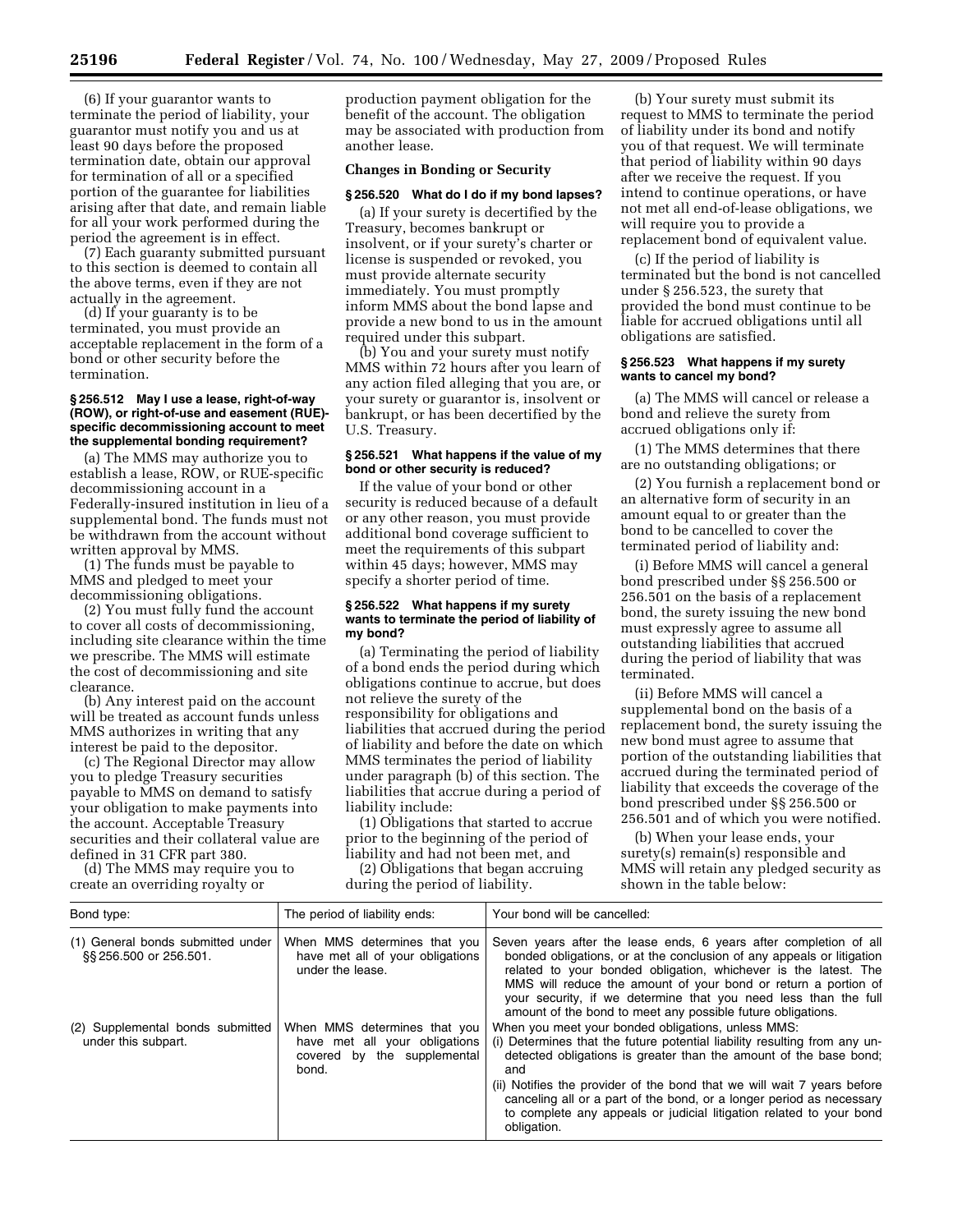#### **§ 256.524 Why might MMS call for forfeiture of my bond?**

(a) The MMS may call for forfeiture of all or part of the bond or pledged security or performance by your guarantor if:

(1) After notice and demand for performance by MMS, you refuse or fail, within the timeframe we prescribe, to comply with any term or condition of your lease; or

(2) You default on one of the conditions under which we accepted your bond.

(b) The MMS may pursue forfeiture without first making demands for performance against any other lessee, operating rights owner, or other person approved to perform lease obligations.

#### **§ 256.525 How will I know about this forfeiture?**

(a) The MMS will notify you and your surety or guarantor in writing of the call for forfeiture and provide the reasons for the forfeiture and the amount to be forfeited. We will base the amount upon our estimate of the total cost of corrective action to bring your lease into compliance.

(b) The MMS would advise you, your guarantor, and any surety that you may avoid forfeiture if, within 5 business days:

(1) You, or your guarantor, agree(s) to and demonstrate(s) that you will bring your lease into compliance within the timeframe we prescribe; or

(2) Your surety agrees to, and demonstrates that, it will bring your lease into compliance within the timeframe we prescribe, even if the cost of compliance exceeds the face amount of the bond.

## **§ 256.526 What if correcting my default requires a change in the amount of my bond?**

(a) If MMS demands forfeiture of your bond, we will collect the forfeited amount and use the funds to bring your lease(s) into compliance and correct any default.

(b) If the amount collected under your bond is insufficient to pay the full cost of corrective action, MMS may take or direct action to obtain full compliance and recover all costs in excess of the forfeited bond from you, any co-lessee, operating rights owner, or responsible guarantor.

(c) If the amount collected under your bond exceeds the full cost of corrective action to bring your lease(s) into compliance, MMS will return the excess funds to the party from whom they were collected.

# **Subpart F—Maintaining a Lease**

**Initial Period of a Lease** 

## **§ 256.600 What is the initial period of my oil and gas lease?**

(a) The initial period of your oil and gas lease may range from 5 to 10 years. The MMS will specify the initial period in the notice of sale and in the lease instrument.

(b) For leases in water depths of 400 to 799 meters, unless otherwise provided for in the notice of sale, the initial period will be 8 years but you must begin an exploratory well within the first 5 years. Your lease will be subject to administrative cancellation after 5 years if you have not begun an exploratory well.

## **§ 256.601 How may I maintain my oil and gas lease beyond the initial period?**

(a) You may maintain your oil and gas lease beyond the initial period as long as you are producing oil or gas in paying quantities, you are granted a suspension, or you are conducting approved drilling or well reworking operations, in accordance with 30 CFR part 250.

(b) You may maintain your oil and gas lease by producing from, or drilling or reworking approved directional wells under your lease that originates from the surface of the seabed adjacent to or adjoining your lease.

(c) You may maintain your oil and gas lease if your lease is being drained by a well on another lease and you are paying compensatory royalty.

(d) You may maintain your oil and gas lease if the lease, or part of the lease, is part of an MMS-approved unit agreement, and there either is production allocated to your lease, a suspension of unit operations, or the unit is conducting approved drilling or well-reworking operations in accordance with 30 CFR part 250.

#### **§ 256.602 What is the initial period of my sulphur lease?**

Your sulphur lease will have an initial period of not more than 10 years. The MMS will announce the initial period prior to the lease sale. Your lease will be subject to administrative cancellation after 5 years if you have not begun an exploratory well.

#### **§ 256.603 How may I maintain my sulphur lease beyond the initial period?**

You may maintain your sulphur lease after the initial period as long as you are producing sulphur in paying quantities; granted a suspension; or conducting drilling, reworking, plant construction, or other operations necessary to the production of sulphur.

# **Lease Obligations**

#### **§ 256.605 What are my obligations as a record title owner?**

(a) As a record title owner, you are responsible for all performance on the lease, including paying any rent and royalty due. If there is more than one record title or operating rights owner, each of you are jointly and severally liable for non-monetary lease obligations, including the obligation to protect the lease from drainage and to pay compensatory royalty that may be owed. You are also jointly and severally liable for plugging and abandonment obligations that accrue while you hold record title interest. For example, this means that if you own 50 percent record title interest, MMS may hold you responsible for 100 percent of the nonmonetary obligations, if your joint owner(s) default(s).

(b) For monetary obligations, such as paying rent and royalty, your obligation is proportionate to your interest. For example, if you own 25 percent of the record title interest, you are liable for only 25 percent of the rent or royalty on production. As a record title owner, you also are secondarily liable for monetary obligations of any operating rights holders on the lease.

#### **§ 256.606 What are my rights and obligations as an operating rights owner?**

(a) As an operating rights owner, you have the right to enter the leased area to conduct drilling and related operations including production according to the lease terms and applicable regulations.

(b) You have the right to authorize another party to conduct operations on the lease.

(c) You are jointly and severally liable with other record title owners and operating rights holders in the lease for all non-monetary lease obligations pertaining to that portion of the lease subject to your operating rights.

(d) You are liable for monetary obligations pertaining to that portion of the lease subject to your operating rights with other operating rights holders in proportion to your share of such operating rights.

# **Transferring Interest in All or Part of a Lease**

# **§ 256.610 May I sell, exchange, assign, or otherwise transfer my lease?**

No lease issued under this part may be sold, exchanged, assigned, or otherwise transferred except with the approval of MMS.

# **§ 256.611 May I assign all or part of my lease interest?**

You may assign all or part of your lease interest subject to MMS approval.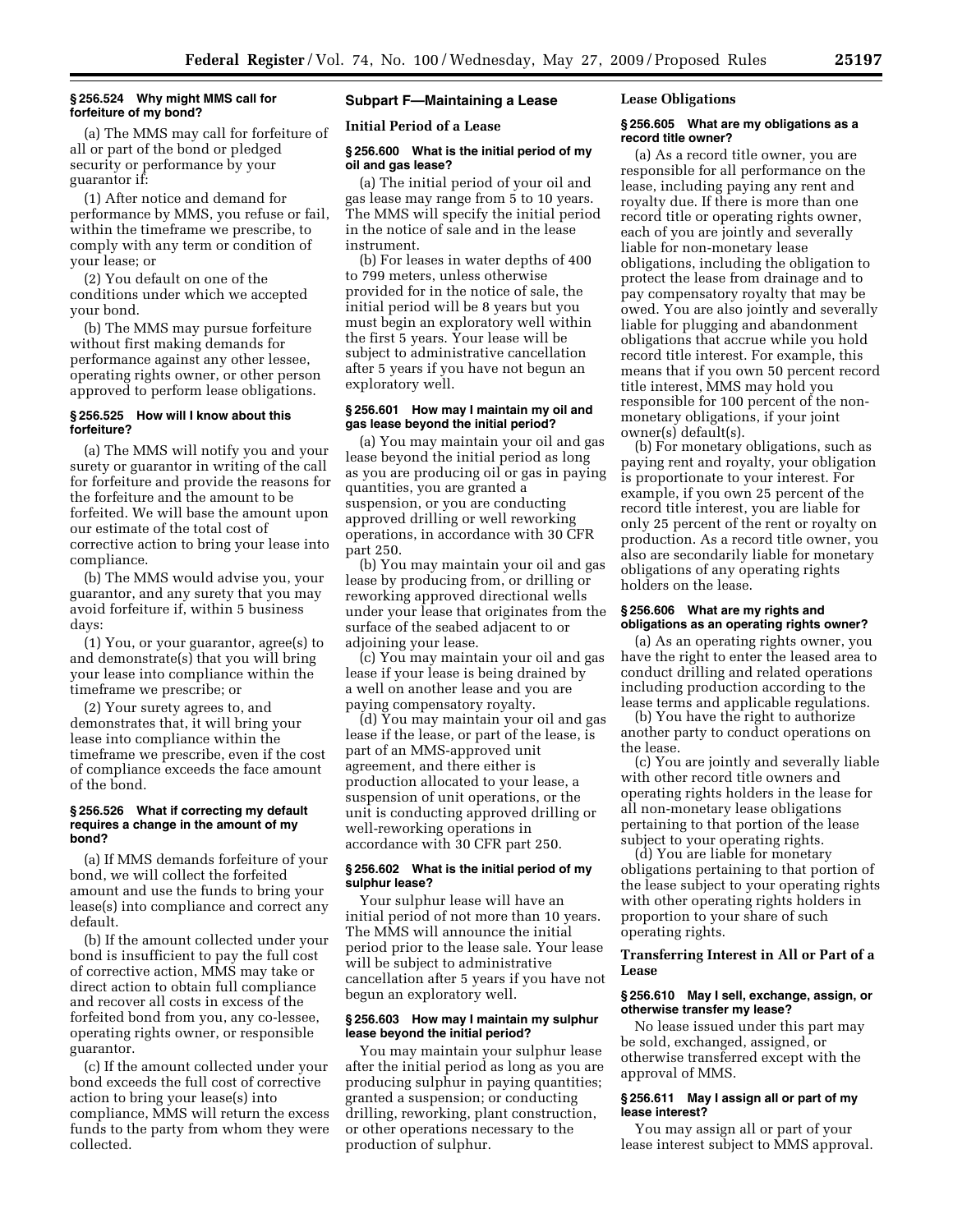Each instrument that creates or transfers an interest must describe the entire tract or describe, by officially designated subdivisions, the interest you propose to create or transfer. Officially designated subdivisions, or aliquot parts, are a half  $(1/2)$ , a quarter  $(1/4)$ , a quarter of a quarter  $(1/41/4)$ , and a quarter of a quarter of a quarter  $(1/41/41/4)$ . We may disapprove an assignment when the assignor or assignee has outstanding or unsatisfied obligations under this chapter.

#### **§ 256.612 May I assign operating rights?**

You may assign your operating rights in all or part of your lease subject to MMS approval. However, you may create subleases of only two depth levels per aliquot part. Operating rights must be described by officially designated subdivisions, or aliquot parts, and limited to specific depths within those subdivisions.

### **§ 256.613 How do I seek approval of an assignment?**

(a) You must request approval of each assignment and submit to MMS two originals of each instrument that creates or transfers ownership of record title or operating rights within 90 days after the last party executes the transfer agreement. You must pay the service fee listed in § 256.104 with your request.

(1) All assignments must be on the appropriate form approved by MMS.

(i) Form MMS–150 entitled, *Assignment of Record Title Interest in Federal OCS Oil and Gas Lease.* 

(ii) Form MMS–151 entitled, *Assignment of Operating Rights Interest in Federal OCS Oil and Gas Lease.* 

(2) When an assignment is made of 100 percent of the record title interest in an officially designated subdivision of your lease, that assignment creates a new lease. Your assignee becomes the leaseholder of the newly segregated lease that is subject to all the terms and conditions of your original lease, including the requirement to furnish a bond in the amount required in subpart E of this part.

(b) Before MMS approves an assignment, we will consult with and consider the views of the Attorney General.

# **§ 256.614 How do I transfer the interest of a deceased leaseholder?**

(a) If any of the leaseholders are deceased, you as heir or devisee must provide evidence as to who are the lawful successors in interest.

(b) You as heir or devisee must submit a certified copy of an appropriate court order or decree; or if no court action is necessary, a certified copy of the will or the statements of two disinterested parties with knowledge of the facts.

(c) You as heir or devisee must submit statements that you are the person named as successor in interest along with evidence of your qualifications to hold a lease under subpart D of this part.

(d) If you do not qualify to hold a lease under subpart D of this part, you will be recognized as the successor in interest, but must divest your interest in the lease within 2 years.

## **§ 256.615 What if I want to assign interests in more than one lease at the same time?**

To assign interests in more than one lease at the same time, you must file a separate form and two originals of the instrument that creates or transfers ownership for each lease assigned. However, if all leases are being transferred to the same entity, you need submit only one application letter of request for approval.

# **§ 256.616 What is the effect of an assignment on an assignor's liability?**

As assignor, you are liable for all obligations, monetary and nonmonetary, that accrued under your lease before MMS approves your assignment. Our approval of the assignment does not relieve you of these accrued obligations if your assignee, or any subsequent assignee, fails to perform. In addition, MMS may require you to bring the lease into compliance to the extent the obligation accrued before approval of your assignment, if your assignee or any subsequent assignee, fails to perform any obligation under the lease. You remain liable for all obligations if you create a sublease of operating rights only.

#### **§ 256.617 May I specify an effective date of the assignment?**

The MMS will record the assignment as effective on the date you specify. If you do not specify a date, the assignment is effective on the first day of the month following your request to assign. Regardless of the effective date, the date that we approve the assignment determines when the assignor's liabilities cease to accrue.

#### **§ 256.618 What is the effect of an assignment on an assignee's liability?**

As assignee, you and any subsequent assignees are liable for all obligations that have accrued or will accrue after MMS approves the assignment. As assignee, you must comply with all the terms and conditions of the lease and regulations issued under the Act, remedy all existing environmental and operational problems on the lease, properly abandon all wells, and reclaim the site as required under 30 CFR part 250.

#### **§ 256.619 As a restricted joint bidder, may I assign interest to another restricted joint bidder?**

If you are a restricted joint bidder, you may assign all or part of your interest in a lease to another restricted joint bidder. However, if you want to assign less than your entire interest to another restricted joint bidder, you must submit to MMS a copy of any agreements relating to your acquisition of the lease or interest. The MMS may ask the Attorney General to review your request.

## **§ 256.620 Are there any interests I may assign without MMS approval?**

(a) You may create or transfer carried working interests, overriding royalty interests, or payments out of production without MMS approval. However, you must send us a copy of each instrument creating or transferring such interests for record purposes. For each lease affected, you must pay the service fee listed in § 256.104 with your documents submitted for record.

(b) If you submit documents for record purposes that are not required by these regulations, for each lease affected, you must pay the service fee listed in § 256.104 with your document submissions. The MMS may decline to accept for filing such documents and the service fee will not be refunded.

#### **§ 256.621 What reports must I submit for lease term pipelines when MMS approves a lease assignment?**

Within 30 calendar days after MMS approves an assignment of a lease, or approves a new designation of operator for a lease under § 250.143 or § 250.144, you (the new lessee or designated lease operator) must submit a report to the Regional Supervisor that:

(a) Lists every lease term pipeline (see definition at § 250.105), including decommissioned pipelines on the lease; and

(b) Indicates which pipelines remained as lease term pipelines after the lease assignment was approved by MMS.

## **Helium**

## **§ 256.630 What must a lessee do if MMS elects to extract helium from a lease?**

(a) The MMS reserves the ownership of, and the right to extract, helium from all gas produced from your OCS lease. Under section 12(f) of the Act, 43 U.S.C. 1341(f), upon our request, you must deliver all or a specified portion of the gas containing helium to us at a point on the lease or an onshore processing facility that we designate.

(b) The MMS will determine reasonable compensation and pay you for any loss caused by the extraction of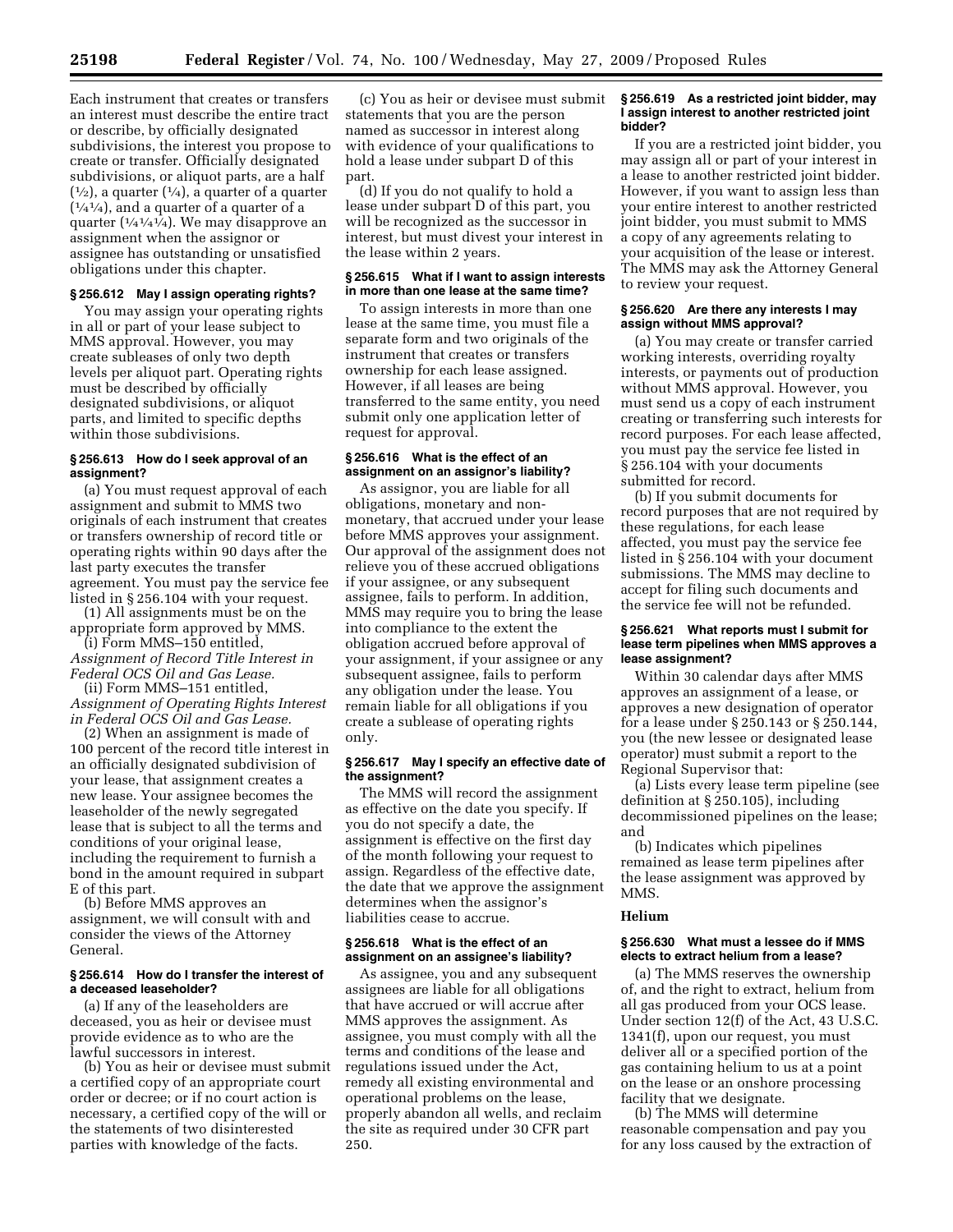helium, except for the value of the helium itself. We may erect, maintain, and operate on your lease any reduction work and other equipment necessary for helium extraction. Our extraction of helium will be conducted in a manner to not cause substantial delays in the delivery of gas to your purchaser.

# **Subpart G—Ending a Lease**

#### **§ 256.700 How does a lease end?**

Your lease will expire by its own terms at the end of its initial period, if you have not taken actions to extend the lease through production in paying quantities, drilling operations, workover operations, or a suspension under 30 CFR part 250.

#### **§ 256.701 May I end the lease myself?**

You may join with all record title owners to relinquish all or any officially designated subdivision of your lease at any time by filing three original copies of your request with MMS on Form MMS–152 entitled, *Relinquishment of Federal OCS Oil and Gas Lease*. The relinquishment is effective on the date of filing. Relinquishing your lease does not relieve you of any accrued obligations, either monetary or nonmonetary.

## **§ 256.702 Will MMS end my lease?**

(a) The MMS may cancel your lease under section 5(a) of the Act, 43 U.S.C. 1334(a), if we find that continued activity would probably cause serious harm or damage to life, property, any mineral, National security or defense, or to the marine, coastal, or human environment; that the threat or harm or damage will not disappear or decrease to an acceptable level within a reasonable period of time; and that the advantages of cancellation outweigh the advantages of continuing the lease. Refer to 30 CFR part 250, subpart A, for procedures on lease cancellation and compensation.

(b) The MMS may cancel your nonproducing lease if you fail to comply with any provision of the Act, lease, or applicable regulations, if the failure continues for 30 days after we send you written notice of such failure. Cancellation is subject to judicial review under section 23(b) of the Act, 43 U.S.C. 1349(b).

(c) The MMS may cancel your producing lease if you fail to comply with any provision of the Act, lease, or applicable regulations, only after the judicial proceedings required under section 5(d) of the Act, 43 U.S.C. 1334(d).

(d) The MMS may cancel your lease if we find proof that the lease was

obtained by fraud or misrepresentation. You will have notice and an opportunity to be heard prior to lease cancellation.

## **Subpart H—[Reserved]**

# **Subpart I—Bonus or Royalty Credits for Exchange of Certain Leases**

## **§ 256.900 Which leases may I exchange for a bonus or royalty credit?**

You may exchange a lease for a bonus or royalty credit if it:

(a) Was in effect on December 20, 2006, and

(b) Is located in:

(1) The Eastern planning area and within 125 miles of the coastline of the State of Florida, or

(2) The Central planning area and within the Desoto Canyon OPD, the Destin Dome OPD, or the Pensacola OPD and within 100 miles of the coastline of the State of Florida.

#### **§ 256.901 How much bonus or royalty credit will MMS grant in exchange for a lease?**

The amount of the bonus or royalty credit for an exchanged lease equals the sum of:

(a) The amount of the bonus payment; and

(b) All rental paid for the lease as of the date the lessee submits the request to exchange the lease under § 256.902 to MMS.

#### **§ 256.902 What must I do to obtain a bonus or royalty credit?**

(a) To obtain the bonus or royalty credit, all of the record title interest owners in the lease must submit the following to the MMS Regional Supervisor for Leasing and Environment for the GOM on or before October 12, 2010:

(1) A written request to exchange the lease for the bonus or royalty credit, signed by all record title interest owners in the lease.

(2) The name and contact information for a person who will act as a contact for each record title interest owner.

(3) Documentation of each record title interest owner's percentage share in the lease.

(4) A list of all bonus and rental payments for that lease made by, or on behalf of, each of the current record title owners.

(5) A written relinquishment of the lease as described in § 256.701. Notwithstanding § 256.701, the relinquishment will become effective when the credit becomes effective under paragraph (b) of this section.

(b) The credit becomes effective when MMS issues a certification to the record title interest owners that the lease has qualified for the credit.

#### **§ 256.903 How is the bonus or royalty credit allocated among multiple lease owners?**

The MMS will allocate the bonus or royalty credit for an exchanged lease to the current record title interest owners in the same percentage share as each owner has in the lease as of the date of the request to exchange the lease.

#### **§ 256.904 How may I use the bonus or royalty credit?**

(a) You may use a credit issued under this part in lieu of a monetary payment due under any lease in the Gulf of Mexico not subject to the revenue distribution provisions of section 8(g)(2) of the OCSLA (43 U.S.C. 1337(g)(2)) for either:

(1) A bonus for acquisition of an interest in a new lease; or

(2) Royalty due on oil and gas production after October 12, 2010.

(b) You may not use a bonus or royalty credit in lieu of delivering oil or gas taken as royalty-in-kind.

(c) If you have any credit that remains unused after 5 years from the date MMS issued the credit, MMS reserves the right to apply the remaining credit to your ongoing obligations.

### **§ 256.905 How do I transfer a bonus or royalty credit to another person?**

(a) You may transfer your bonus or royalty credit to any other person by submitting to the MMS Adjudication Unit for the Gulf of Mexico two originally executed transfer letters of agreement.

(b) Authorized officers of all companies involved in transferring and receiving the credit must sign the transfer letters of agreement as indicated on the qualification card filed with MMS.

(c) A transfer letter of agreement must include:

(1) The effective date of the transfer,

(2) The OCS–G number for the lease

that originally qualified for the credit, (3) The amount of the credit being

transferred,

(4) Company names punctuated exactly as filed on the qualification card at MMS, and

(5) A corporate seal, only if MMS used a corporate seal qualification process for your corporation.

(d) The transferee of a credit transferred under this section may use it in accordance with § 256.904 as soon as MMS sends a confirmation of the transfer to the transferee.